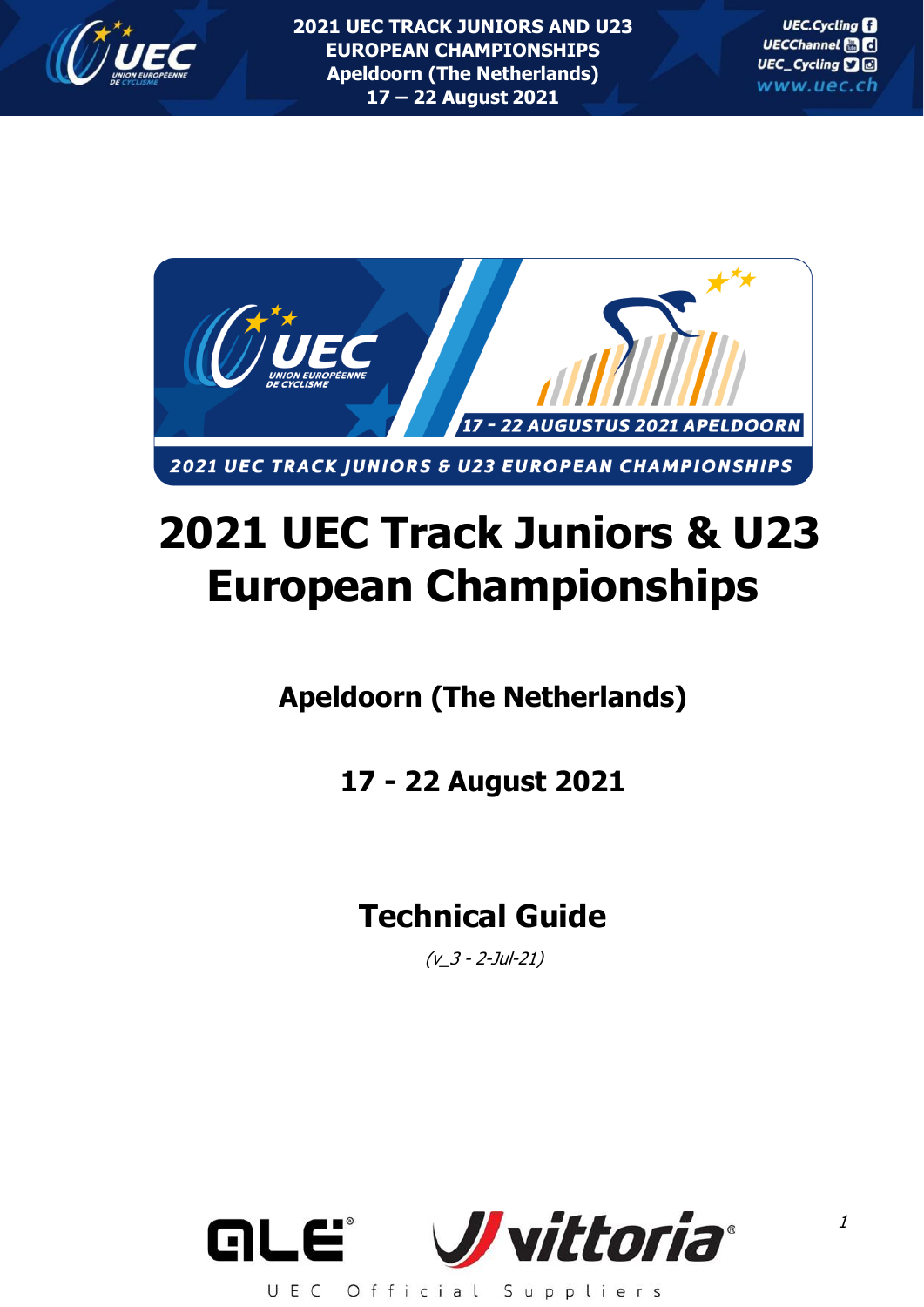

## **1. ORGANIZATION**

## **1.1. LOCAL ORGANIZING COMMITTEE (LOC)**

Libéma Profcycling Phone: +31 73 5233379 Postbus 4035201 AK 's Hertogenbosch E-mail: [profcycling@libema.nl](mailto:profcycling@libema.nl)

Website: [www.libemaprofcycling.com](http://www.libemaprofcycling.com/) website event: [www.ekbaanwielrennen.nl](http://www.ekbaanwielrennen.nl/)

## **EXECUTIVE COMMITTEE**

OC President Martin de Kok Event Manager **Rens Kamphuis** Sport Anouk Haantjes Technical and logistic **Rens Kamphuis** Marketing/Media Martin Boomkamp Administration Marieke van Deurzen Personnel & Volunteers Henk Jonker A.R & T.V. De Adelaar Hans van Bon

## **1.2. UEC REPRESENTATIVES**

| <b>UEC Management Committee</b>       | Mr. Enrico Della Casa (ITA), President<br>Mrs. Katarina Jakubova (SVK), Member<br>Mr. Dragomir Kouzov (BUL), Member |
|---------------------------------------|---------------------------------------------------------------------------------------------------------------------|
| <b>UEC General Secretary</b>          | Mr. Alasdair MacLennan (GBR)                                                                                        |
| <b>UEC Technical Delegate</b>         | Mr. Vladimiros Petsas (GRE)                                                                                         |
| <b>UEC Track Commission President</b> | Mr. Jos Smets (BEL)                                                                                                 |
| <b>UEC Press Officer</b>              | Mr. Stefano Bertolotti (ITA)                                                                                        |
| <b>UEC Photographer</b>               | Mr. Tommaso Pelagalli (ITA)                                                                                         |
| <b>UEC Video</b>                      | Mr. Christian Bohm (ITA)                                                                                            |



2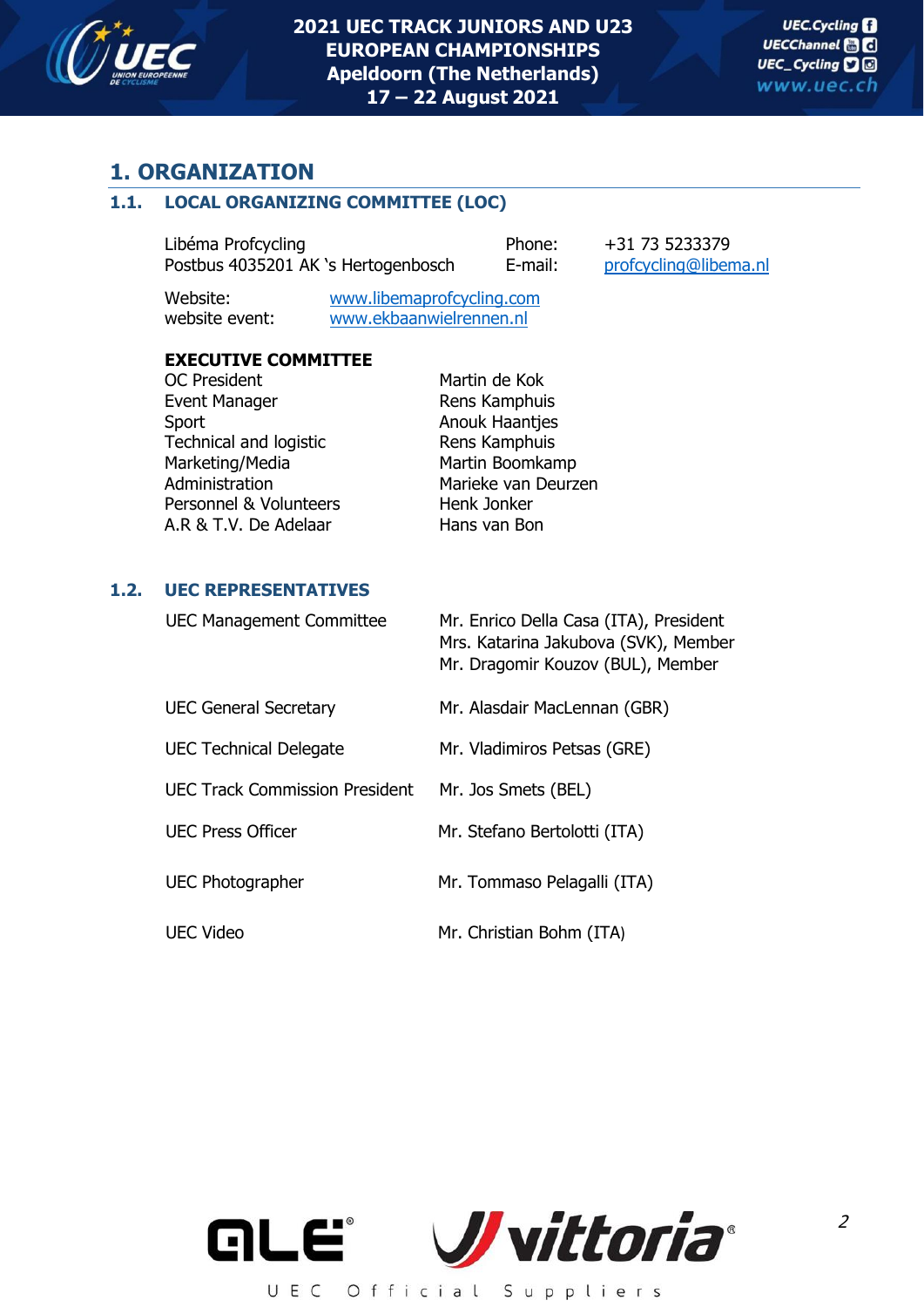

## **1.3. COMPOSITION OF THE COMMISSAIRES PANEL**

President of the Commissaires Panel Mr Andreas Gensheimer (GER) UCI Commissaire – Starter Mr Edwin Cruijssen (NED) UCI Commissaire – Judge referee Mr Joey Ermens (NED)

National Elite Commissaire Mr Pim Kroon (NED) National Commissaire Mr John Burger (NED) National Commissaire Mr Jan Kremer (NED) National Commissaire Mrs Catriona Tak (NED) National Commissaire Mr Eric Nieswaag (NED) National Commissaire Mr Nico Knol (NED) National Commissaire Mrs Sara Rodney (NED) National Commissaire Mr Bram Dijkhuis (NED)

UEC Race Secretary Mr Lino Nossa (POR)

## **1.4. ANTIDOPING CONTROL**

Doping control Officer appointed by ITA: Mr Pascal Eeckhout

National Commissaire Mr Gerrit Roelofsen (NED) National Commissaire Mr Richard Vermeeren (NED) National Commissaire Mr Leo van der Linden (NED) National Commissaire Mr Maurice Nijmeijer (NED) National Commissaire Mr Herman van Plateringen (NED) National Commissaire Mr Dylan Boomaars (NED)

Speaker Mr John Vingerling (NED) Speaker (17-19 aug) Mr Johan van der Made (NED) Speaker (20-22 aug) Mr Laurens van de Klundert (NED)

UEC Timing / Results Mr Humberto Uribe (MEX)

Derny Driver **Mr Fred Buitenhuis (NED)** Track manager LOC Mr Henk Jonker (NED) Mr Jan de Graaf (NED)

Mr Dierk Brandewinder

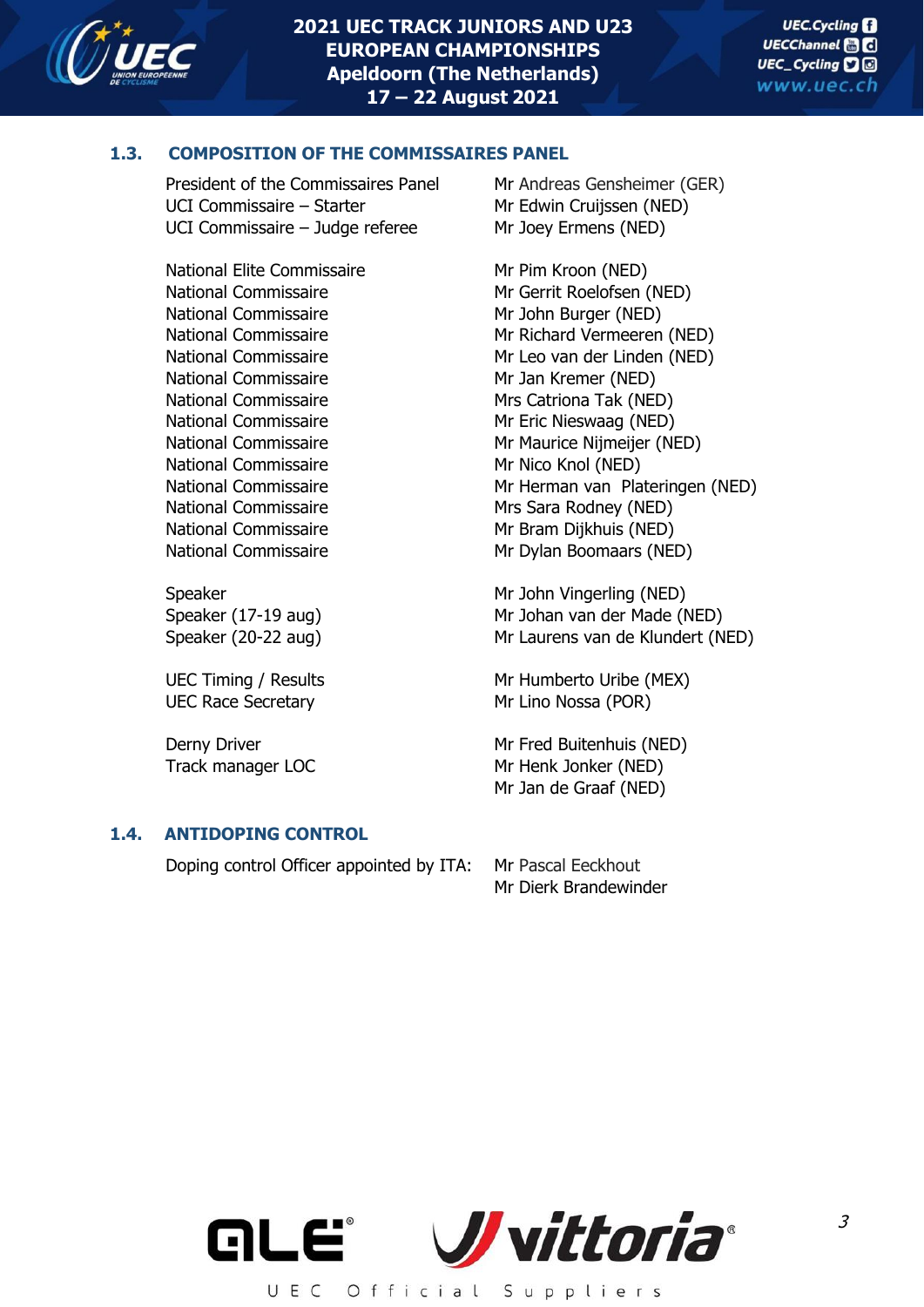

## **2. GENERAL INFORMATION**

## **2.1. TRAVEL AND ACCOMMODATION**

Travel and accommodation expenses to and from Apeldoorn must be covered by the National Federations.

Nearest International airport: Schiphol

App. 100 km. from the velodrome and it takes an hour by car. It takes 1 hour and 30 minutes by train.

To travel by public transport to Omnisport Apeldoorn, you can arrange your journey via **https://www.ns.nl/en or https://9292.nl/en.**

#### **Omnisport**

If there are any questions regarding transfers from/to the airport, you can contact: Anouk Haantjes Tel: +31 6 20 198 177 E-mail: a.haantjes@libemaprofcycling.nl

All participants must hold a valid passport or identity card.

#### **2.2. VISAS**

Visa obligations must be respected.

Each Federation is responsible for obtaining documents for their delegation appropriate entries.

For all invitation letter requests please contact the UEC: [mail@uec.ch](mailto:mail@uec.ch)

All riders and attendants must hold insurance valid in the Netherlands.

## **2.3. OFFICIAL ADDRESS OF THE COMPETITION VENUE**

#### **Omnisport Apeldoorn**

De Voorwaarts 55 7318 MA Apeldoorn - The Netherlands Phone: (+31) 55 368 46 11 e-mail: [profcycling@libema.nl](mailto:profcycling@libema.nl) website: www.omnisportapeldoorn.nl

#### **2.4. TRACK**

Length: 250 meters (Olympic distance) Indoor track Surface: The Accoya wood is uniform in all its aspects over the entire track surface.

Bends inclination: 44° Straight inclination: 13°

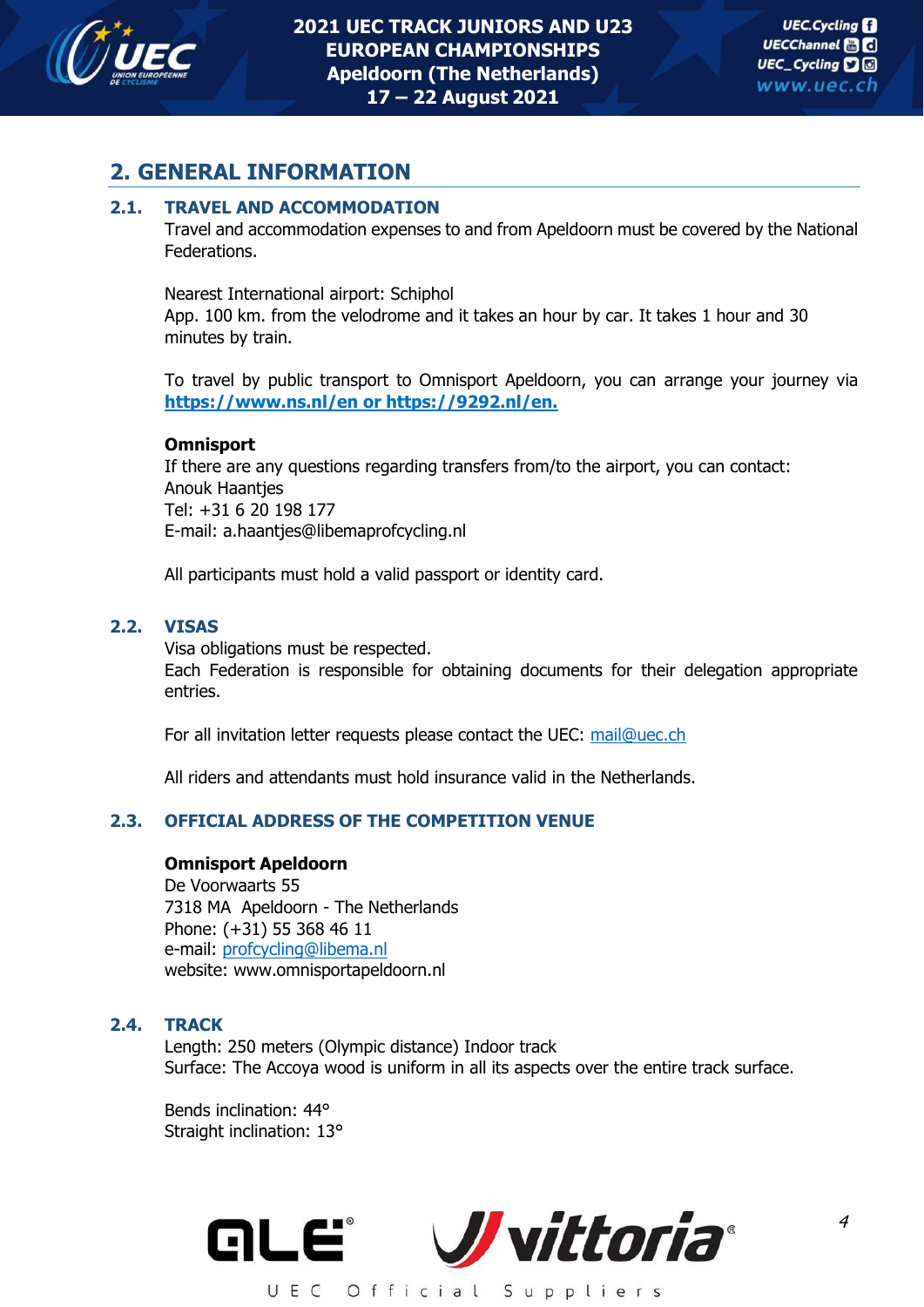

## **VENUE LAYOUT – INFIELD LAYOUT**



| <b>GROUND FLOOR</b> |
|---------------------|
|                     |

- 1. ENTRANCE TEAMS 2. ANTI-DOPING ROOM
- 
- 3. PERMANENCE
- 4. ACCREDITATION 5. DRESSING ROOMS
- 6. UEC OFFICE + COMMISSAIRES ROOM
- 
- 7. MAIN ENTRANCE

#### **INFIELD**

- 8. RIDERS ENTRANCE INFIELD
- 9. PRESS ENTRANCE INFIELD
- 10. TEAM PIT AREA
- 11. WARMING UP AREA/MEDICAL TEAM
- 12. PODIUM ZONE
- 13. AWARD WAITING ZONE
- 14. COMMISSAIRES
- 15. PRESS

**Note 1:** During official trainings the bar and kitchen in the Sportcafe, on the first floor, will be open. **Note 2:** During competition days the counters on the 2nd floor will be open for any food purchases.

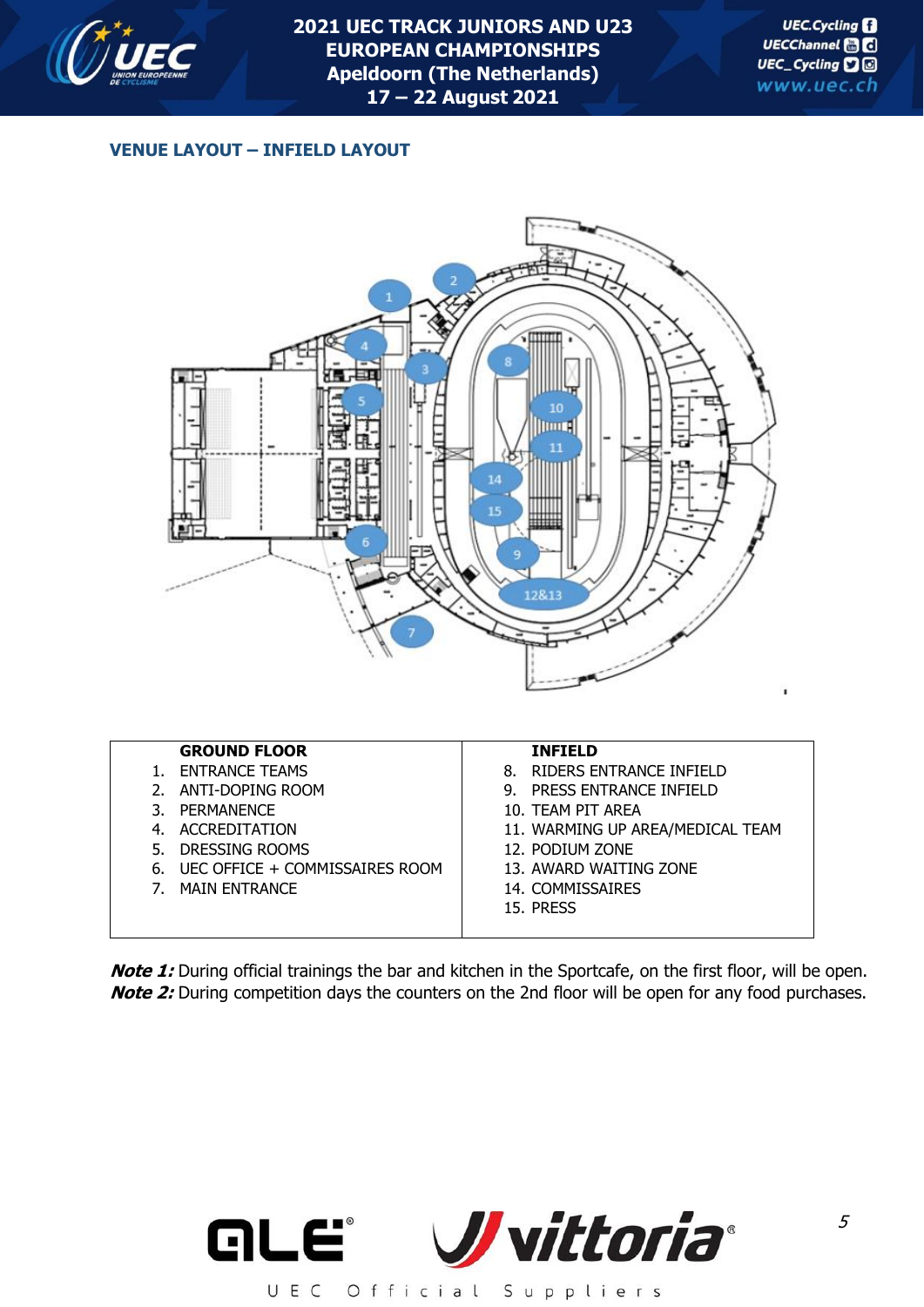

## **2.5. ACCOMMODATION**

## **OFFICIAL UEC HOTEL:**

Van der Valk Hotel Apeldoorn  $k$ andgoed $k$ aan $x$ 26 $x$ Apeldoorn $x$  $x$ x

#### **OFFICIAL LOC HOTEL** Fletcher het Veluwse, Arnhemseweg 520, BeekbergenAddress XXXXX XXXXXXXXXXXX **:**

Fletcher het Veluwse, Arnhemseweg 520, Beekbergen

Libéma Profcycling has secured eight hotels (see booking form) for teams participating in the 2021 UEC European Championships in Apeldoorn.

Each hotel has become very popular with teams over the years and they are all looking forward to hosting us again in August.

When contacting a hotel from the booking list, please make sure you mention: **Eurotrack 21, and the hotel's specific reservation code**.

**IMPORTANT NOTE:** Please make sure that if you want to participate and travel to Apeldoorn in August, you will book your rooms ASAP. The LOC can't keep hotel rooms in option.

## **2.6. MEDICAL – EMERGENCY – LOCAL AUTHORITIES**

A team of doctors and paramedics will be present onsite throughout official training sessions and competitions. The medical team via Sportdokters will be based in the track center during official training and racing days.

The medical team will also have the exclusive use of a first aid room on the ground floor.

**Race Doctor:** Arnold Brons (phone number TBC)

Outside (official) training and competition sessions, emergency medical care is available through the national public health for medical care. They are contacted in an emergency by dialing 112.

#### **HOSPITAL**

Hospital (7.1 km distance from Omnisport) Gelre Hospitals Apeldoorn Arnold Schweitzerlaand 31 Apeldoorn +31 (0)55-5818181

#### **VENUE EVACUATION**

In the event that an evacuation of the building is required, please follow the instructions of the security and stewarding personnel. Please exit the building calmly and quickly and gather near P1 or P7.

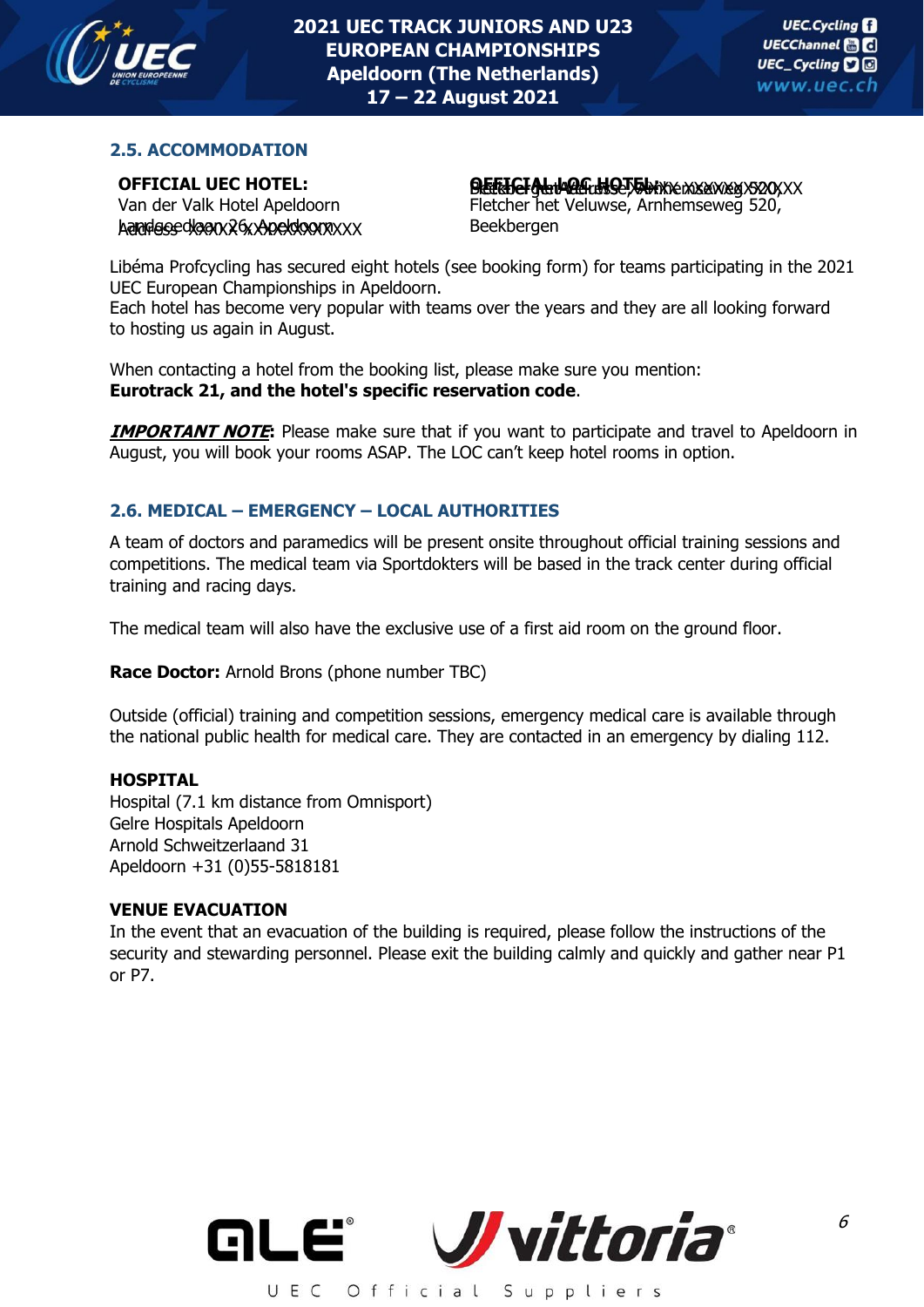

#### **RIDERS SAFETY ON THE ROADS**

- Whilst out on the roads remember to not drive on the high way.
- After dark you will require a front and back light fitted to your bike.
- Ensure you adhere to all road signs and do not ride on the footway, this is illegal and may result in a fine.
- Please make sure you have your ID with you when you are outside the venue.

## **3. TEAM SERVICES**

## **3.1. ACCREDITATION**

Team Accreditations can be collected from Saturday 14<sup>th</sup> August at the accreditation centre located on the ground floor of the Velodrome during opening hours.

Please ensure that you collect your accreditation as soon as you arrive at the Velodrome as it will be required for access to all parts of the venue. Accreditations must be worn and visible whenever you pass through accreditation controls.

#### **Accreditation centre opening times**

| Saturday  | 14 <sup>th</sup> August | $08:00 - 12:00$ | $13:00 - 18:00$ |
|-----------|-------------------------|-----------------|-----------------|
| Sunday    | 15 <sup>th</sup> August | $08:00 - 12:00$ | $13:00 - 18:00$ |
| Monday    | 16th August             | $08:00 - 12:00$ | $13:00 - 18:00$ |
| Tuesday   | $17th$ August           | $08:30 - 16:00$ | $17:30 - 20:00$ |
| Wednesday | 18 <sup>th</sup> August | $08:00 - 14:00$ | $15:30 - 20:00$ |
| Thursday  | 19 <sup>th</sup> August | $08:00 - 14:00$ | $16:30 - 20:00$ |
| Friday    | 20 <sup>th</sup> August | $09:00 - 13:30$ | $15:00 - 20:00$ |
| Saturday  | 21 <sup>th</sup> August | $09:00 - 14:00$ | $15:00 - 20:00$ |
| Sunday    | 22 <sup>th</sup> August | $08:00 - 16:00$ |                 |

If you feel that you do not have clearance for a zone which is necessary for your work, please contact the Accreditation Centre. All accreditations grant you access to the spectator concourse but not to the spectator seats. A steward will ask people without tickets to make way for spectators. Designated seating areas are reserved for teams at the spectator concourses: H, I, J.

Please be mindful that many of the event personnel you will encounter at the velodrome are volunteers so please treat them with courtesy as without them the event would not be able to happen.

#### **Permanence**

The permanence is located **on the ground floor near by the accreditation centre**. This is where important event information can be found and training schedules, team cabins, car parking, messages and lost property.

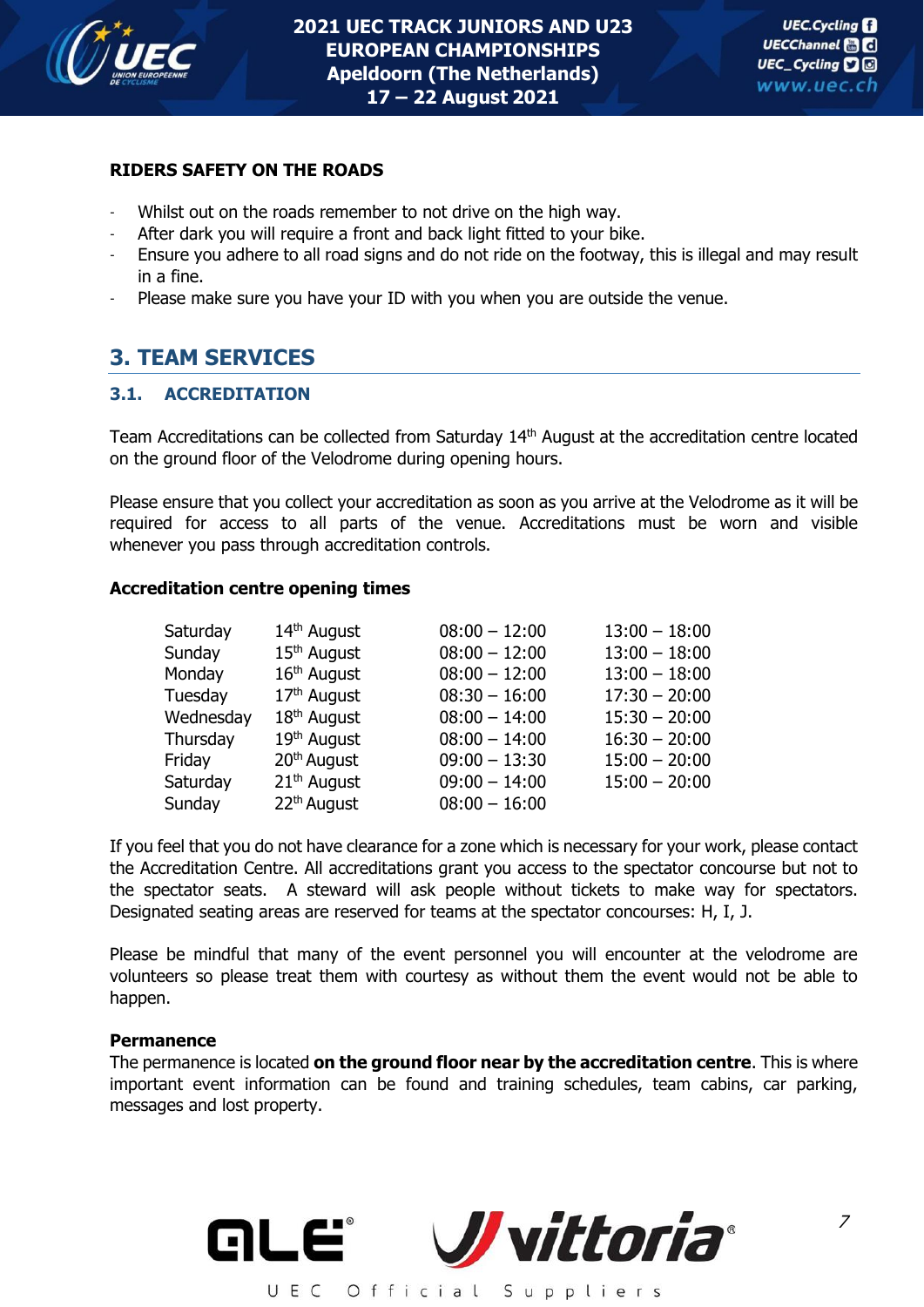

#### **Permanence opening hours:**

| Friday    | 13 <sup>th</sup> August | $09:00 - 20:00$ |
|-----------|-------------------------|-----------------|
| Saturday  | 14th August             | $08:00 - 20:00$ |
| Sunday    | 15 <sup>th</sup> August | $08:00 - 20:00$ |
| Monday    | 16 <sup>th</sup> August | $08:00 - 20:00$ |
| Tuesday   | 17 <sup>th</sup> August | $08:30 - 21:30$ |
| Wednesday | 18 <sup>th</sup> August | $08:00 - 22:00$ |
| Thursday  | 19th August             | $08:00 - 21:30$ |
| Friday    | 20 <sup>th</sup> August | $09:00 - 21:30$ |
| Saturday  | 21 <sup>st</sup> August | $09:00 - 21:30$ |
| Sunday    | 22 <sup>nd</sup> August | $08:00 - 18:30$ |

#### **3.2. COMMISSAIRES PANEL MEETING**

| Date:     | Monday 16 <sup>th</sup> August          |
|-----------|-----------------------------------------|
| Time:     | 09:00 until 09:30                       |
| Location: | Commissaires meeting room, ground floor |

#### **3.3. CONFIRMATION / LICENCE CHECK**

| Date:     | Monday 16 <sup>th</sup> August          |
|-----------|-----------------------------------------|
| Time:     | 10:00 until 13:00                       |
| Location: | Commissaires meeting room, ground floor |

Team managers must confirm all starters, presenting all licenses (with passport for the Juniors category) and provide a sample of teams' apparel.

**Moreover, in order to accelerate the preparation of the start lists we would be grateful if each nation could provide us a list with the best time/result realized of their riders in timed events.** 

**During that procedure, the anti Covid-19 Health Protocol of the country will be applicable, limiting the team managers to maximum 2 persons per nation, depending on the size of the team.**

#### **3.4. TEAM MANAGERS MEETING**

Date: Monday 16<sup>th</sup> August Time: 19:00 Location: Business Lounge, 3rd floor

**Team managers can take the lift or stairs from the main entrance and follow directional signage towards the Business Lounge.**

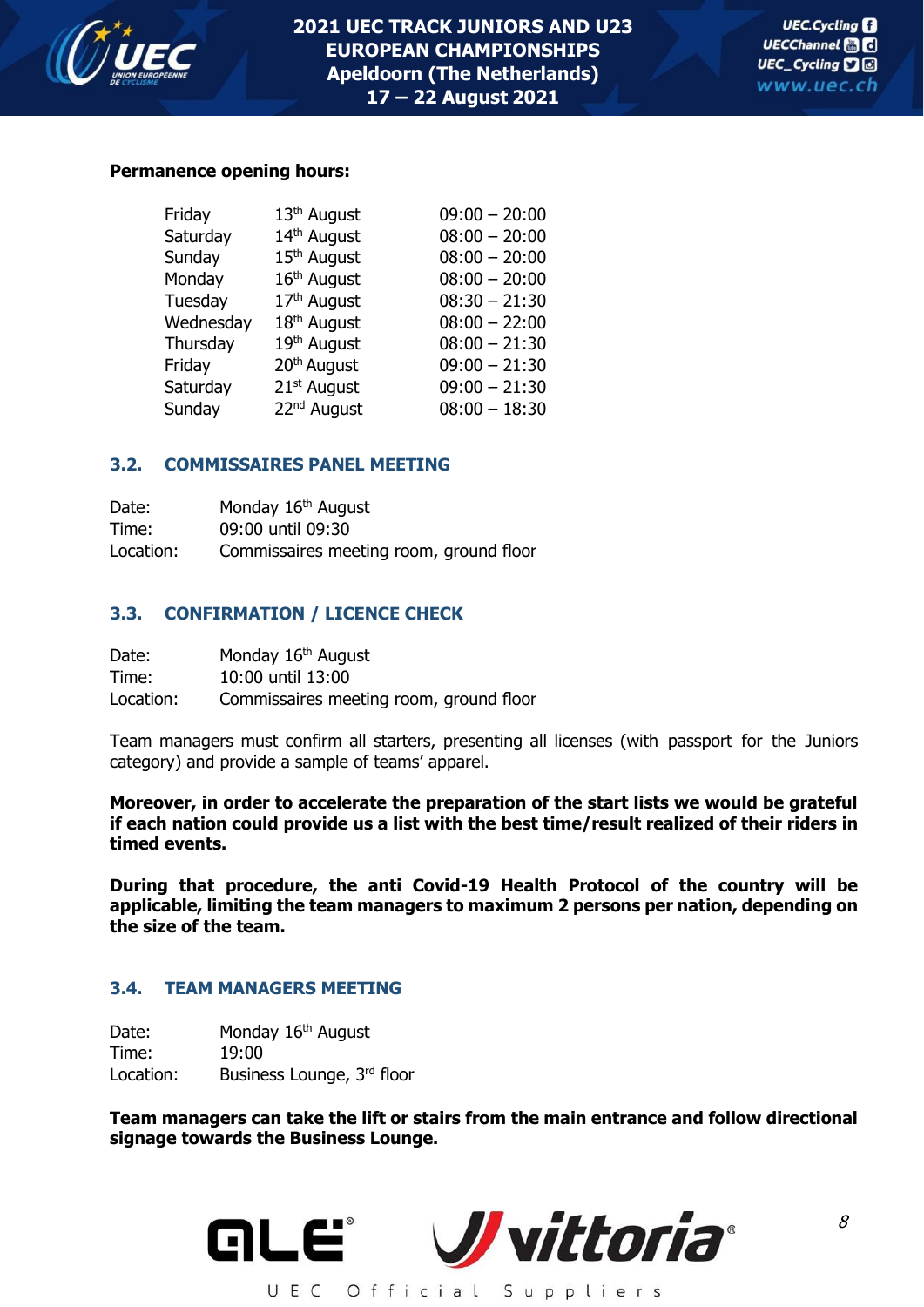

Riders' numbers will be distributed during that meeting. We request a maximum representation of two people per team attend the meeting.

**During the team Managers meeting, the anti Covid-19 Health Protocol of the country will be applicable, limiting the team managers to maximum 2 persons per nation, depending on the size of the team.**

#### **Attendance is required by:**

- UEC Track Commission President
- UCI and National Commissaires
- Team Managers
- ITA doping control officer
- Event Director
- UEC Technical Delegate

#### **3.5. TEAMS PARKING AREA**

#### **Car parking on site at Omnisport Apeldoorn is limited. There are two car parks available to the velodrome: P5 / P6. (See map on page 28)**

P1 and P2, the main access car park to the Velodrome is not available to event personnel as it is reserved for the stores Mediamarkt and Decathlon. P7 is the parking place of guests of the Intratuin. Parking passes will be allocated to the teams at the accreditation centre according to the numbers of riders entered, until to a maximum of two passes per nation.

Any further vehicles should be discussed with the team area coordinator.

#### **3.6. TEAMS STORAGE AREA**

Storage containers are allocated to teams according to the numbers of riders entered.

The containers are located in car park 8 as per the map (page 28). Each container is provided with lighting. The team cabin area is covered by security 24 hours a day from Friday August 13th.

Teams who arrive prior should contact: [a.haantjes@libemaprofcycling.nl](mailto:a.haantjes@libemaprofcycling.nl)

The Team Cabin Coordinator will meet each team on arrival and show you to your allocated Cabin. It is important that teams only use the cabin allocated to them. Due to the numbers of teams entered and space limitations it will be necessary for some smaller teams to share cabins.

**A security deposit of € 100,00 in cash must be paid for each key.** Please ensure you sign your key back in at the end of the event, no later than **10h00** on **Monday 23 rd of August**. Lost/unreturned keys will be charged at  $\epsilon$  100,00 euro per key. The deposit will be returned once the team cabin has been inspected and is left in the condition in which it was issued to you. Your deposit will not be returned if there is any damage to the team cabin and you may incur additional repair costs if the damage exceeds the initial deposit.

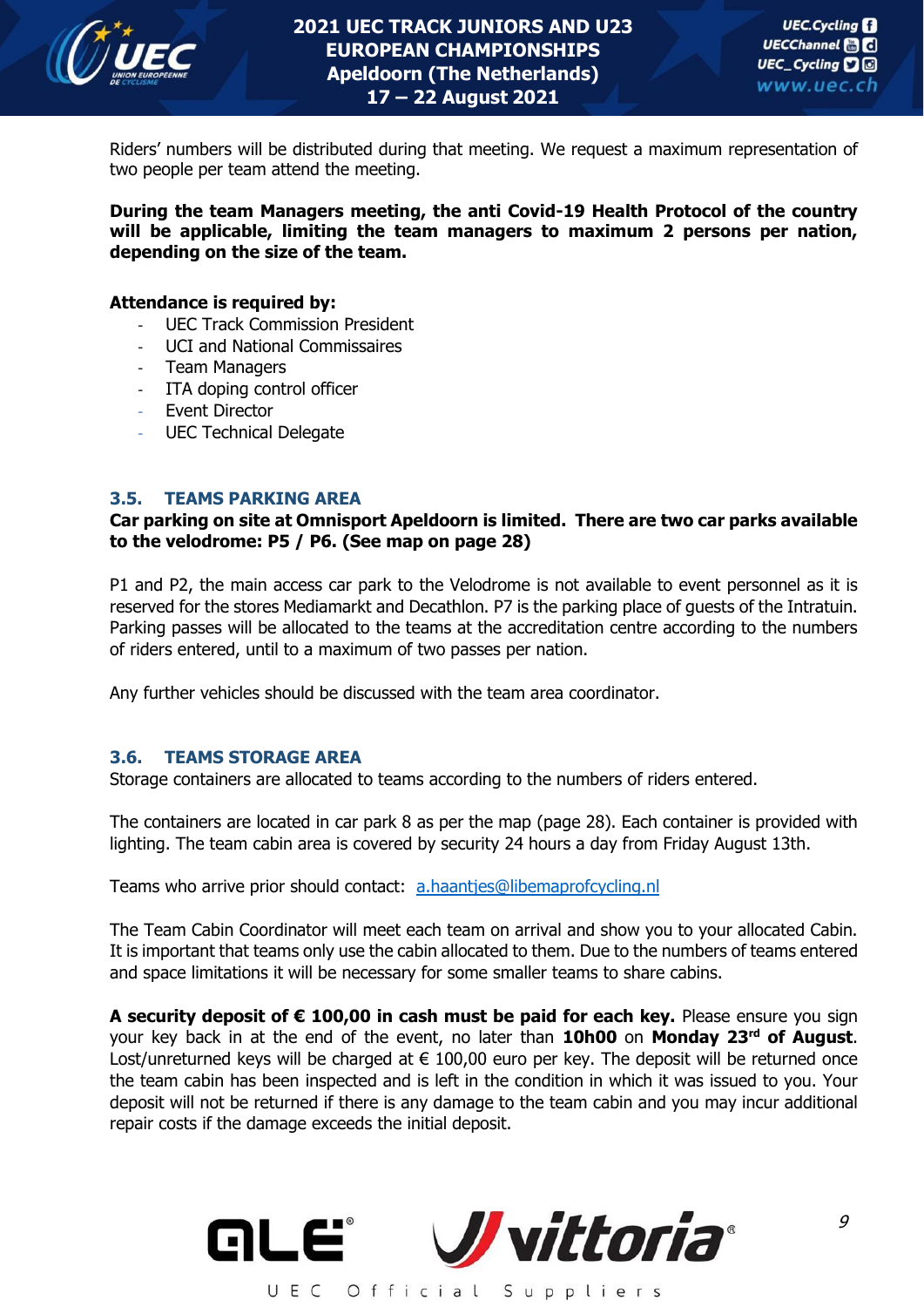

Lost keys – if your team misplaced the key for your team cabin, a replacement key is available from the Team Cabin Coordinator. Teams will be responsible for the cost of replacing lost keys. Key replacement cost is  $\epsilon$  100,00 euro.

Teams will be able to access the storage compound from **Friday 13th of August 13h00** until **Sunday 22 August 20h00.**

#### **3.7. TEAM BOXES (track centre)**

**Track center boxes will be available from Saturday 14th of August at 8h00.** Team boxes are allocated in the track center taking into account the size of each team. Due to the large number of people on the track center, the space is limited. Please ensure equipment does not excessively narrow or block walkways.

Fire Regulations insist that corridors in the track are maintained for emergency evacuation purposes. To ensure the track center can be cleared quickly and safely in an emergency, please ensure equipment does not excessively narrow or block walkways. Team boxes will have one table, chairs and bike racks. No furniture is to be removed from the allocated box, from the infield or chained up.

#### **Power supply in team boxes**

Teams boxes will be powered with 230V, standard 2-pin outlet. The venue requires that all electrical equipment meets Dutch Standards to meet safety requirements. Teams must have all appliances tested and tagged by a qualified electrician. Please do not plug extension leads into this socket or kettles, coffee machines or fan heaters as they use high power consumption and may cause the supply to fail.

**\*Wifi**: Wifi will be available for teams in the velodrome allocated area.

#### **3.8. TEAMS CHANGING ROOMS**

There are male and female changing rooms and shower facilities available at Omnisport Apeldoorn on the ground floor. Please follow the directional signage.

#### **3.9. RIDING BICYCLES IN THE VENUE**

Riding bicycles in the corridors of Omnisport is prohibited at all times. Bicycles are only to be ridden within the warm up zone and on the track.

#### **3.10. RIDER ICE BATHS**

The LOC will not supply ice baths. It is the responsibility of the teams to supply the ice baths. A dressing room can be available, please contact the facility manager (Peter Bourgonje) from the venue via +31 6 16 509 123.

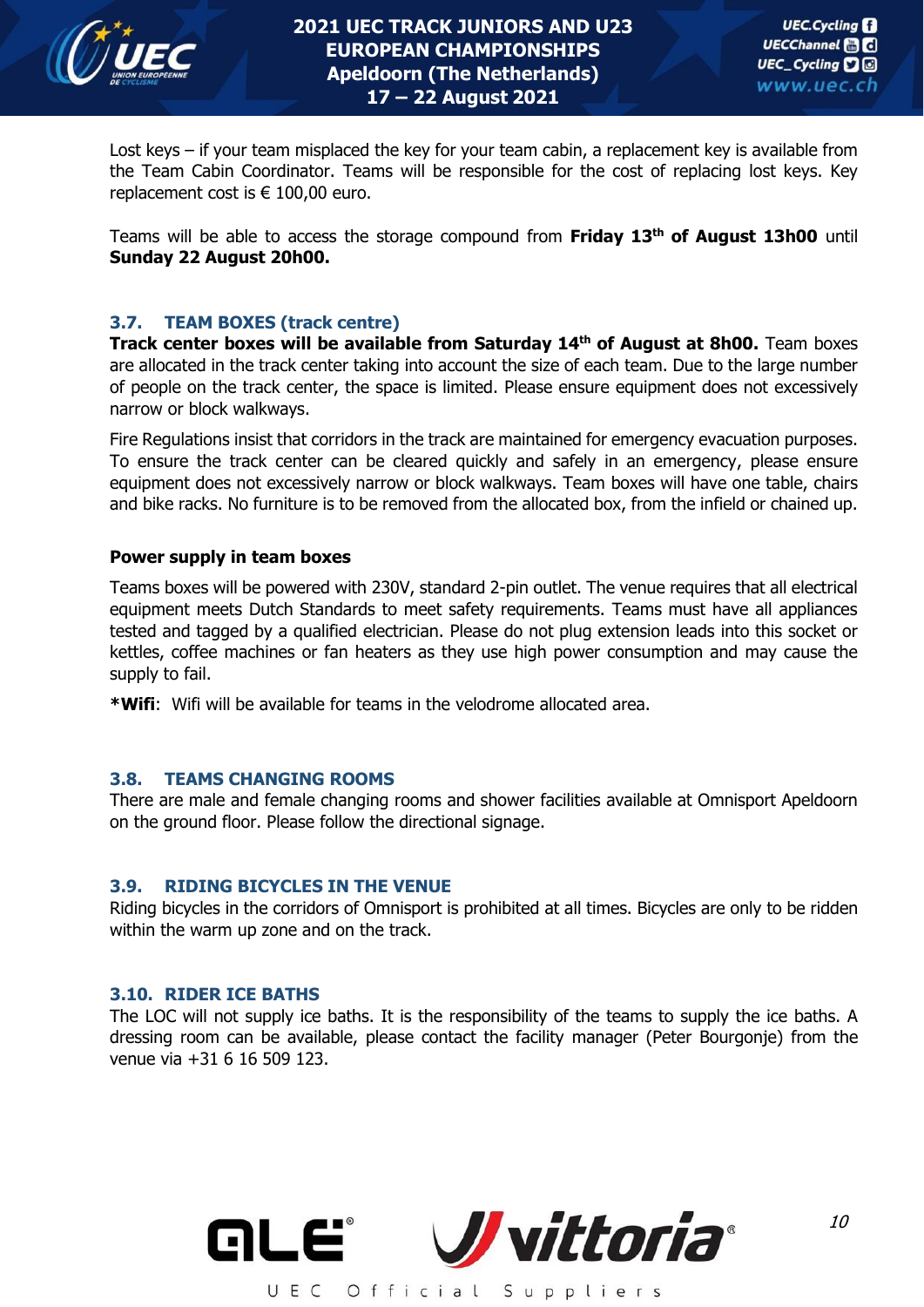

#### **3.11. TEAM PERFORMANCE ANALYSTS**

An area is provided for sports scientists on the home straight concourse. Availability is limited.

All NF wishing to utilize this facility must book their position with the LOC, via [a.haantjes@libemaprofcycling.nl](mailto:a.haantjes@libemaprofcycling.nl) prior to arrival by the 6<sup>th</sup> of August. The cost of this service (included cabled internet -  $\epsilon$  190) will need to be born by the teams. Bookings will be made on a first come, first served basis.

Please note: NF will not be able to set up their own wireless networks as they interfere with other equipment in use. All "unofficial" set up will be immediately desinstalled.

## **4. MEDIA**

#### **4.1. MEDIA PERMANENCE – UEC PRESS AREA**

The Media Permanence and UEC Press area are located at the infield.

In order to access the UEC Press Area an accreditation is necessary. To apply for media accreditation, please visit the UEC website [www.uec.ch](http://www.uec.ch/)

Media accreditation and photographers' bib's can be collected during the opening hours of the accreditation centre or at the media permanence.

Please ensure that you collect your accreditation as soon as you arrive at the velodrome as it will be required for access to all parts of the venue. Accreditations must be worn and visible whenever you pass through accreditation controls.

For any further inquire please contact Mr. Stefano Bertolotti: [s.bertolotti@uec.ch.](mailto:s.bertolotti@uec.ch)

Media can park their vehicle at P5, see map on page 28.

#### **4.2. INTERVIEW ZONE**

Next to the Awards Ceremony podium, a flash interview zone will be organised open for the media.

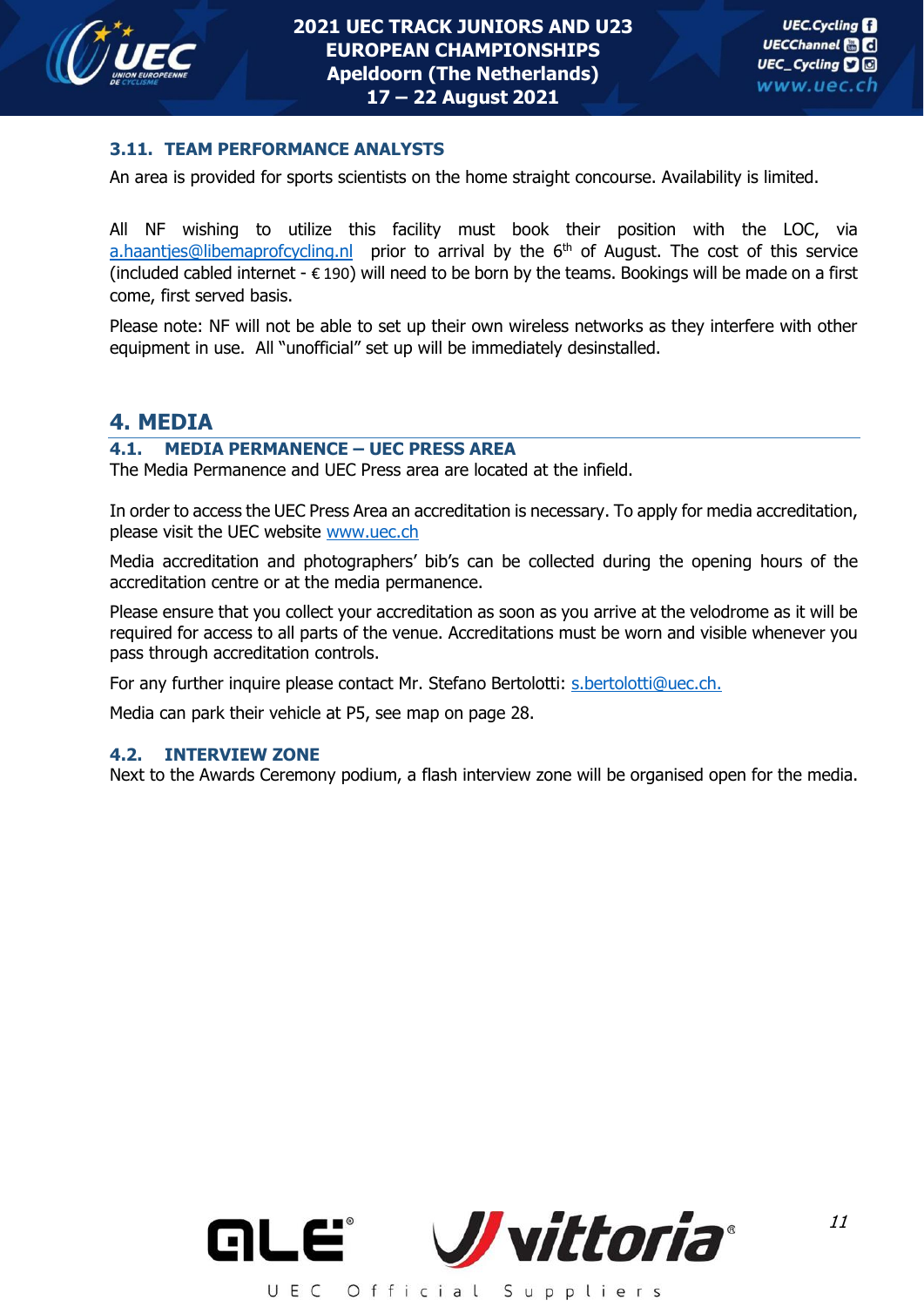

## **5. TRAINING SCHEDULE**

| Saturday, 14th August<br>$08.30 - 13.00$<br>$13.30 - 19.30$           | <b>Official Training</b><br><b>Official Training</b> | 1 hour and 30 min. per group<br>1 hour and 30 min. per group |
|-----------------------------------------------------------------------|------------------------------------------------------|--------------------------------------------------------------|
| Sunday, 15 <sup>th</sup> August<br>$08.30 - 13.00$<br>$13.30 - 19.30$ | <b>Official Training</b><br><b>Official Training</b> | 1 hour and 30 min. per group<br>1 hour and 30 min. per group |
| Monday, 16 <sup>th</sup> August<br>$08.30 - 13.00$<br>$13.30 - 19.30$ | <b>Official Training</b><br><b>Official Training</b> | 1 hour and 30 min. per group<br>1 hour and 30 min. per group |

## **During competitions**

#### **A. Every competition day in the morning:**

Venue will open 2:00 hours before the competition start. Warm-up will start 1h45' before the competition start only for competition riders of the day. End of warm-up 15 minutes before the competition start.

#### **B. Between session 1 and session 2.**

- After end of session 1: start open training.
- Last 45' before start of session 2: warm-up only for competition riders of the day.
- 15' before start of session 2: end of warm-up

#### **C. Madison training**

| Thursday, 19 August | 14.45 - 15.15 Organized training session Madison women U23<br>15.15 - 15.45 Organized training session Madison men U23 |
|---------------------|------------------------------------------------------------------------------------------------------------------------|
| Saturday, 21 August | 14.00 - 14.30 Organized training session Madison women junior<br>(mandatory for all participating nations)             |
|                     | 14.30 - 15.00 Organized training session Madison men junior<br>(mandatory for all participating nations)               |

Training from starting gates may only occur in the final 15 minutes of each session from the home straight only and under the control of the UEC Technical Delegate. **Training behind a Derny or a motorbike will not be permitted in any session.**

**UNOFFICIAL TRAINING:** Omnisport Apeldoorn will not be accessible to teams before the Official Training Sessions.

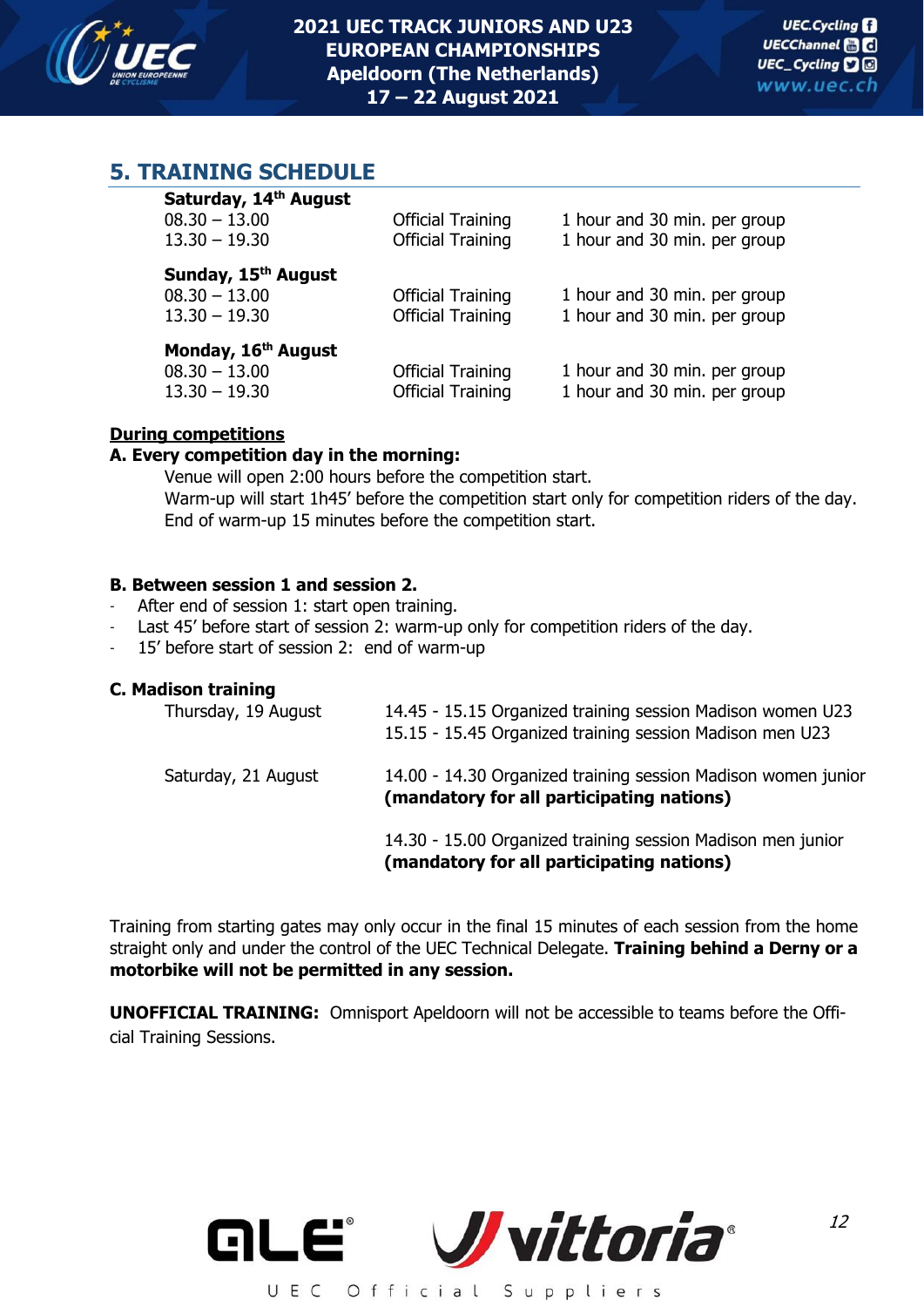

13

## **6. DETAILED VENUE SCHEDULE**

#### **Saturday, 14 August**

| 08:00           | Permanence open (ground floor)          |
|-----------------|-----------------------------------------|
| 08:00           | Venue open for Riders / Teams (door 5a) |
| $08:30 - 13:00$ | Official training                       |
| $13:30 - 19:30$ | Official training                       |
| 20:00           | Permanence/infield closed               |

## **Sunday, 15 August**

| 08:00           | Permanence open (ground floor)          |
|-----------------|-----------------------------------------|
| 08:00           | Venue open for Riders / Teams (door 5a) |
| $08:30 - 13:00$ | Official training                       |
| $13:30 - 19:30$ | Official training                       |
| 20:00           | Permanence/infield closed               |
|                 |                                         |

#### **Monday, 16 August**

| 08:00<br>08:00<br>$08:30 - 13:00$<br>$10:00 - 13:00$<br>$13:30 - 19:30$<br>$19:00 - 20:00$ | Permanence open (ground floor)<br>Venue open for Riders / Teams (door 5a)<br>Official training<br>License Check<br>Official training<br>Team managers meeting |
|--------------------------------------------------------------------------------------------|---------------------------------------------------------------------------------------------------------------------------------------------------------------|
| 20:30                                                                                      | Permanence/infield closed                                                                                                                                     |
|                                                                                            |                                                                                                                                                               |

#### **Tuesday, 17 August**

| Venue open for Riders / Teams (door 5a) not allowed on track! |
|---------------------------------------------------------------|
|                                                               |
|                                                               |
|                                                               |
|                                                               |
|                                                               |
|                                                               |
|                                                               |
|                                                               |

#### **Wednesday, 18 August**

| 08:00           | Permanence open (ground floor)                                |
|-----------------|---------------------------------------------------------------|
| 08:00           | Venue open for Riders / Teams (door 5a) not allowed on track! |
| $09:00 - 09:45$ | Warm-up session (Only for events of the day)                  |
| $10:00 - 14:20$ | <b>Session 1</b>                                              |
| $14:20 - 14:50$ | Open training                                                 |
| $14:50 - 15:35$ | Official training (Only for events of the day)                |
| $15:50 - 21:15$ | <b>Session 2</b>                                              |
| 22:00           | Permanence closed                                             |
| 23:00           | Venue and maintenance area closed                             |
|                 |                                                               |

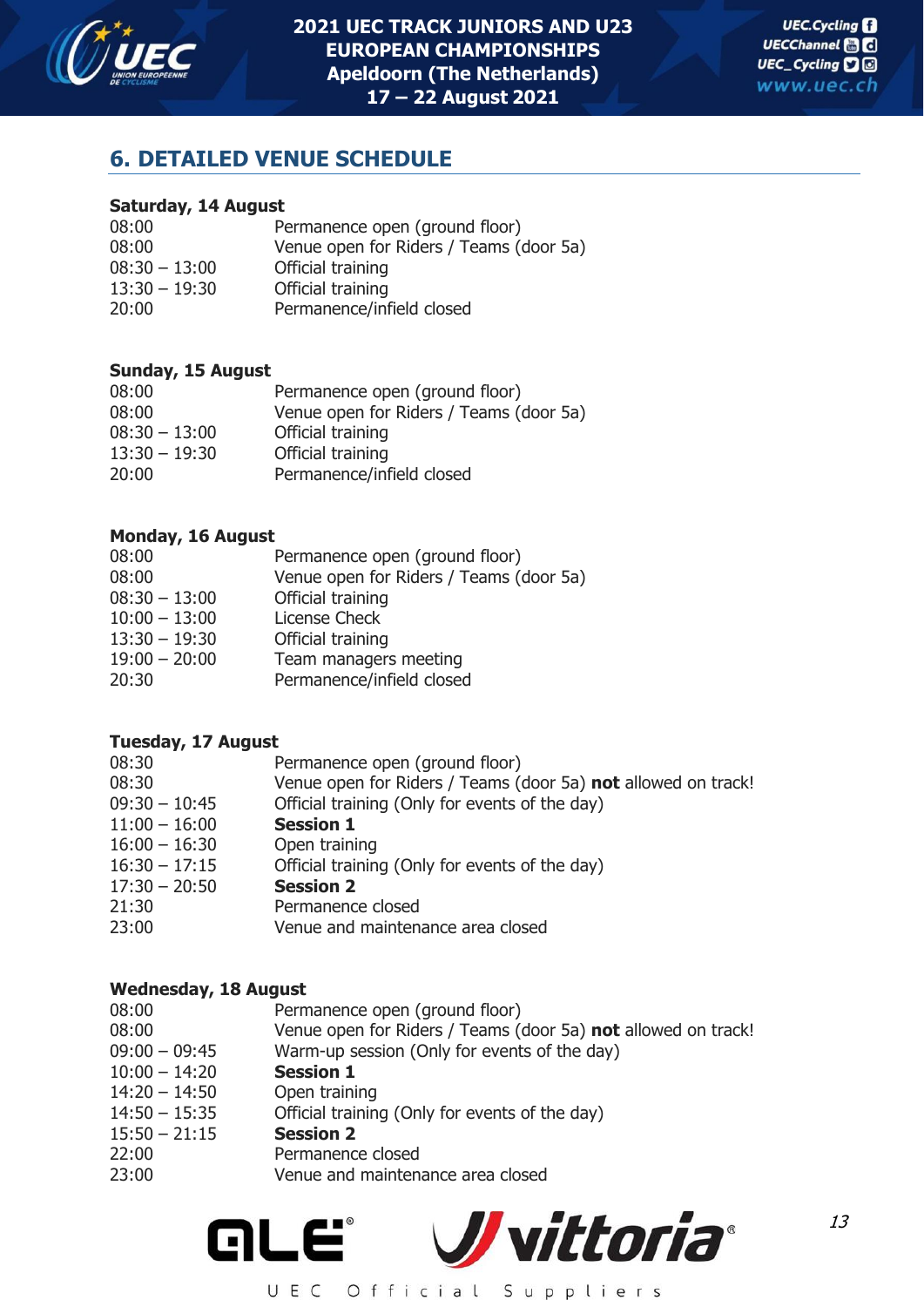

## **Thursday, 19 August**

| 08:00           | Permanence open (ground floor)                                |
|-----------------|---------------------------------------------------------------|
| 08:00           | Venue open for Riders / Teams (door 5a) not allowed on track! |
| $09:00 - 09:45$ | Warm-up session (Only for events of the day)                  |
| $10:00 - 14:20$ | <b>Session 1</b>                                              |
| $14.45 - 15.15$ | Organized training session Madison women U23                  |
| $15.15 - 15.45$ | Organized training session Madison men U23                    |
| $15:45 - 16:15$ | Official training (Only for events of the day)                |
| $16:30 - 21:00$ | <b>Session 2</b>                                              |
| 21:30           | Permanence closed                                             |
| 23:00           | Venue and maintenance area closed                             |
|                 |                                                               |

## **Friday, 20 August**

| Permanence open (ground floor)                                |
|---------------------------------------------------------------|
| Venue open for Riders / Teams (door 5a) not allowed on track! |
| Warm-up session (Only for events of the day)                  |
| <b>Session 1</b>                                              |
| Open training                                                 |
| Official training (Only for events of the day)                |
| <b>Session 2</b>                                              |
| Permanence closed                                             |
| Venue and maintenance area closed                             |
|                                                               |

## **Saturday, 21August**

| 09:00           | Permanence open (ground floor)                                |
|-----------------|---------------------------------------------------------------|
| 09:00           | Venue open for Riders / Teams (door 5a) not allowed on track! |
| $10:00 - 10:45$ | Warm-up session (Only for events of the day)                  |
| $11:00 - 13:50$ | <b>Session 1</b>                                              |
| 14.00 - 14.30   | Organized training session Madison women junior               |
|                 | (mandatory for all participating nations)                     |
| 14.30 - 15.00   | Organized training session Madison men junior                 |
|                 | (mandatory for all participating nations)                     |
| $15:00 - 15:45$ | Official training (Only for events of the day)                |
| $16:00 - 21:00$ | <b>Session 2</b>                                              |
| 21:30           | Permanence closed                                             |
| 23:00           | Venue and maintenance area closed                             |
|                 |                                                               |

## **Sunday, 22 August**

| 08:00           | Permanence open (ground floor)                                |
|-----------------|---------------------------------------------------------------|
| 08:00           | Venue open for Riders / Teams (door 5a) not allowed on track! |
| $09:00 - 09:45$ | Warm-up session (Only for events of the day)                  |
| $10:00 - 12:05$ | <b>Session 1</b>                                              |
| $12:05 - 12:45$ | Official training (Only for events of the day)                |
| $13:30 - 17:00$ | <b>Session 2</b>                                              |
| 18:30           | Permanence closed                                             |
| 20:00           | Venue and maintenance area closed for riders/teams/press      |
|                 |                                                               |

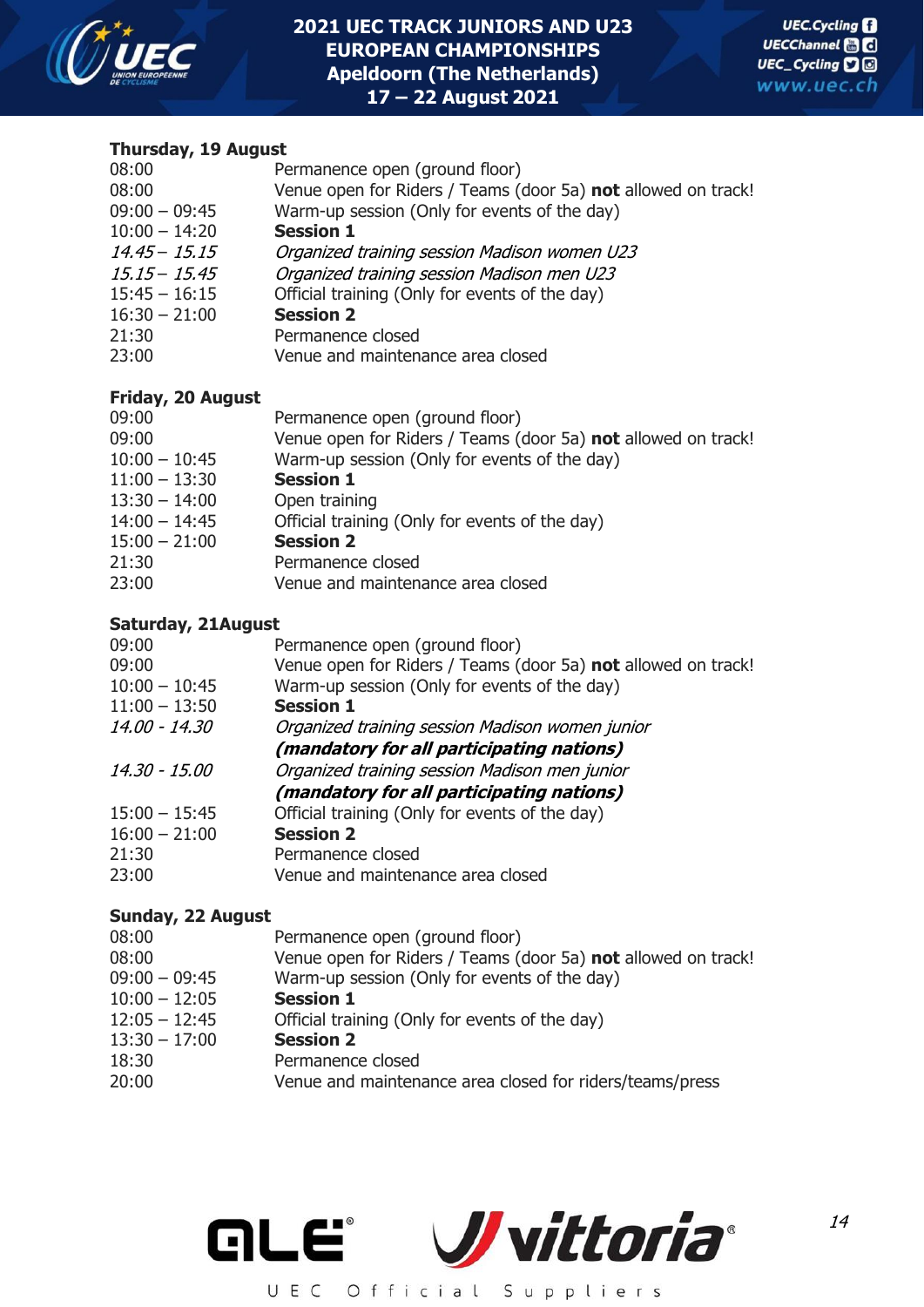

## **7. COMPETITION SCHEDULE**

#### **DAY 1 – Tuesday, 17 August**

| 11.00-16.00 | WJ               | <b>Team Sprint</b>        | Qualifying | 18  |
|-------------|------------------|---------------------------|------------|-----|
|             | МJ               | Team Sprint               | Qualifying | 18  |
|             | <b>WU23</b>      | Individual Pursuit        | Qualifying | 50  |
|             | MU <sub>23</sub> | <b>Individual Pursuit</b> | Qualifying | 91  |
|             | WJ               | <b>Team Pursuit</b>       | Qualifying | 53  |
|             | MJ               | <b>Team Pursuit</b>       | Qualifying | 70  |
|             |                  |                           |            | 300 |

| 17.30-20.50 | WJ          | <b>Team Sprint</b>        | <b>First Round</b>                | 11              |
|-------------|-------------|---------------------------|-----------------------------------|-----------------|
|             | MJ          | <b>Team Sprint</b>        | <b>First Round</b>                | 11              |
|             | <b>WJ</b>   | <b>Scratch Race</b>       | <b>Final</b>                      | 15 <sup>1</sup> |
|             | <b>WU23</b> | <b>Elimination Race</b>   | <b>Final</b>                      | 18              |
|             | <b>WJ</b>   | <b>Scratch Race</b>       | <b>Awards Ceremony</b>            | 8               |
|             | <b>WU23</b> | <b>Elimination Race</b>   | <b>Awards Ceremony</b>            | 8               |
|             | <b>WU23</b> | <b>Individual Pursuit</b> | <b>Finals 3rd-4th and 1st-2nd</b> | 11              |
|             | <b>MU23</b> | <b>Individual Pursuit</b> | <b>Finals 3rd-4th and 1st-2nd</b> | 13              |
|             | <b>WU23</b> | <b>Individual Pursuit</b> | <b>Awards Ceremony</b>            | 8               |
|             | <b>MU23</b> | <b>Individual Pursuit</b> | <b>Awards Ceremony</b>            | 8               |
|             | МJ          | <b>Scratch Race</b>       | <b>Final</b>                      | 15 <sup>1</sup> |
|             | <b>MU23</b> | <b>Elimination Race</b>   | <b>Final</b>                      | 18              |
|             | <b>MJ</b>   | <b>Scratch Race</b>       | <b>Awards Ceremony</b>            | 8               |
|             | <b>MU23</b> | <b>Elimination Race</b>   | <b>Awards Ceremony</b>            | 8               |
|             | WJ          | <b>Team Sprint</b>        | Finals 3rd-4th and 1st-2nd        | 8               |
|             | МJ          | <b>Team Sprint</b>        | <b>Finals 3rd-4th and 1st-2nd</b> | 8               |
|             | <b>WJ</b>   | <b>Team Sprint</b>        | <b>Awards Ceremony</b>            | 8               |
|             | <b>MJ</b>   | <b>Team Sprint</b>        | <b>Awards Ceremony</b>            | 8               |
|             |             |                           |                                   | 192             |

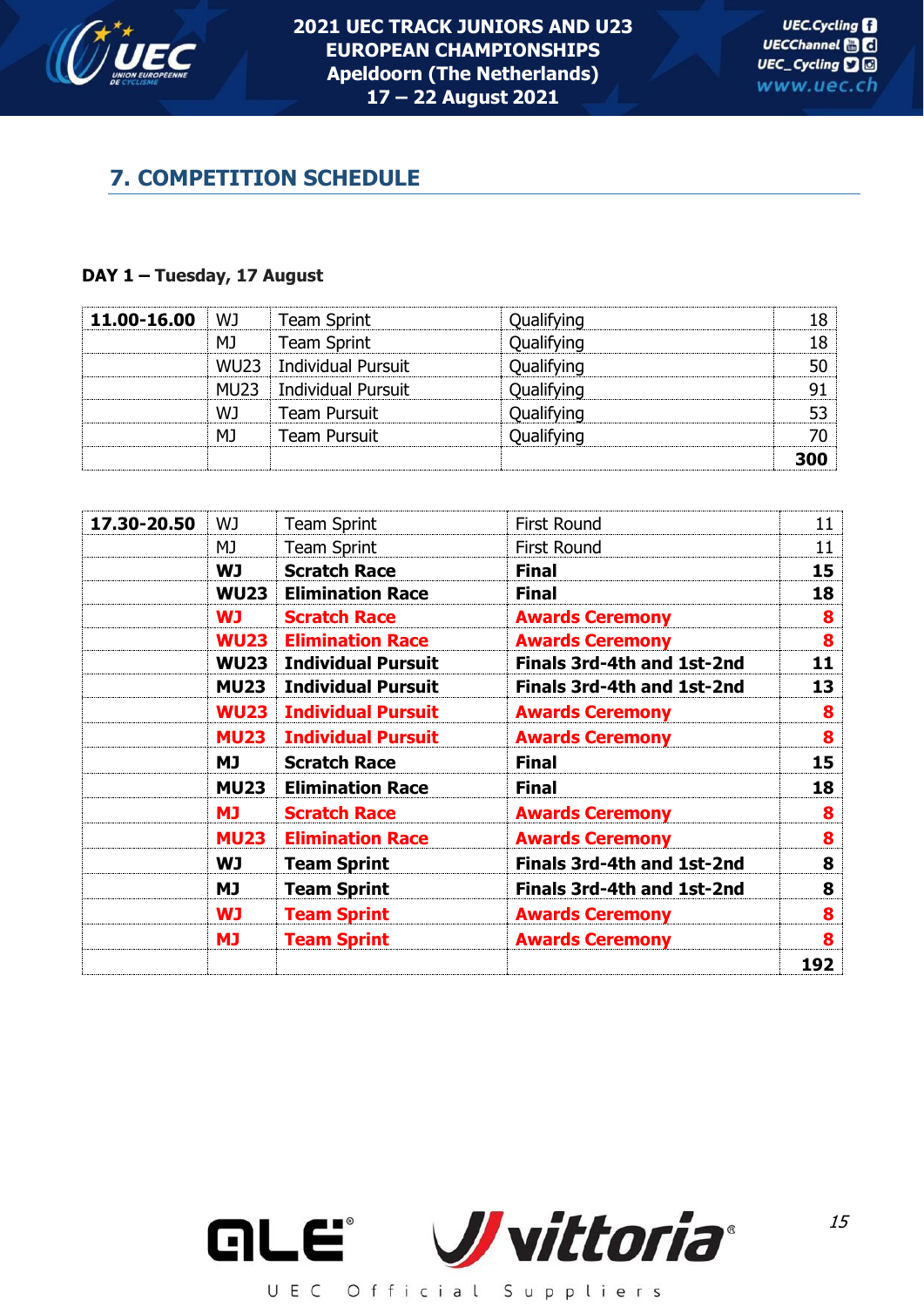

## **DAY 2 – Wednesday, 18 August**

| 10.00-14.22 | <b>WU23</b> | <b>Team Sprint</b>  | Qualifying              | 14  |
|-------------|-------------|---------------------|-------------------------|-----|
|             | <b>MU23</b> | <b>Team Sprint</b>  | Qualifying              | 14  |
|             | WJ          | Sprint              | Qualifying (16 qualif.) | 23  |
|             | WJ          | <b>Team Pursuit</b> | First round             | 23  |
|             | MJ          | <b>Team Pursuit</b> | First round             | 38  |
|             | WJ          | <b>Sprint</b>       | 1/8 finals              | 19  |
|             | <b>WU23</b> | <b>Team Pursuit</b> | Qualifying              | 53  |
|             | <b>MU23</b> | <b>Team Pursuit</b> | Qualifying              | 68  |
|             |             |                     |                         | 252 |

| 15.50-21.25 | <b>WU23</b> | <b>Team Sprint</b>      | First round                | $\overline{7}$ |
|-------------|-------------|-------------------------|----------------------------|----------------|
|             | <b>MU23</b> | <b>Team Sprint</b>      | First round                | $\overline{7}$ |
|             | <b>MJ</b>   | 1km TT                  | <b>Final</b>               | 72             |
|             | WJ.         | Sprint                  | 1/4 finals 1st heat        | 14             |
|             | <b>MJ</b>   | 1km TT                  | <b>Awards Ceremony</b>     | 8              |
|             | <b>WJ</b>   | <b>Team Pursuit</b>     | Finals 3rd-4th and 1st-2nd | 15             |
|             | <b>MJ</b>   | <b>Team Pursuit</b>     | Finals 3rd-4th and 1st-2nd | 14             |
|             | WJ          | Sprint                  | 1/4 finals 2nd heat        | 14             |
|             | <b>WJ</b>   | <b>Team Pursuit</b>     | <b>Awards Ceremony</b>     | 12             |
|             | <b>MJ</b>   | <b>Team Pursuit</b>     | <b>Awards Ceremony</b>     | 12             |
|             | WJ.         | Sprint                  | 1/4 finals decider         | $\overline{4}$ |
|             | <b>WU23</b> | <b>Scratch Race</b>     | <b>Final</b>               | 18             |
|             | <b>WJ</b>   | <b>Elimination Race</b> | <b>Final</b>               | 18             |
|             | <b>WU23</b> | <b>Scratch Race</b>     | <b>Awards Ceremony</b>     | 8              |
|             | <b>WJ</b>   | <b>Elimination Race</b> | <b>Awards Ceremony</b>     | 8              |
|             | <b>MU23</b> | <b>Scratch Race</b>     | <b>Final</b>               | 24             |
|             | <b>MJ</b>   | <b>Elimination Race</b> | <b>Final</b>               | 18             |
|             | <b>MU23</b> | <b>Scratch Race</b>     | <b>Awards Ceremony</b>     | 8              |
|             | <b>MJ</b>   | <b>Elimination Race</b> | <b>Awards Ceremony</b>     | 8              |
|             | <b>WU23</b> | <b>Team Sprint</b>      | Finals 3rd-4th and 1st-2nd | 8              |
|             | <b>MU23</b> | <b>Team Sprint</b>      | Finals 3rd-4th and 1st-2nd | 8              |
|             | <b>WU23</b> | <b>Team Sprint</b>      | <b>Awards Ceremony</b>     | 10             |
|             | <b>MU23</b> | <b>Team Sprint</b>      | <b>Awards Ceremony</b>     | 10             |
|             |             |                         |                            | 325            |



16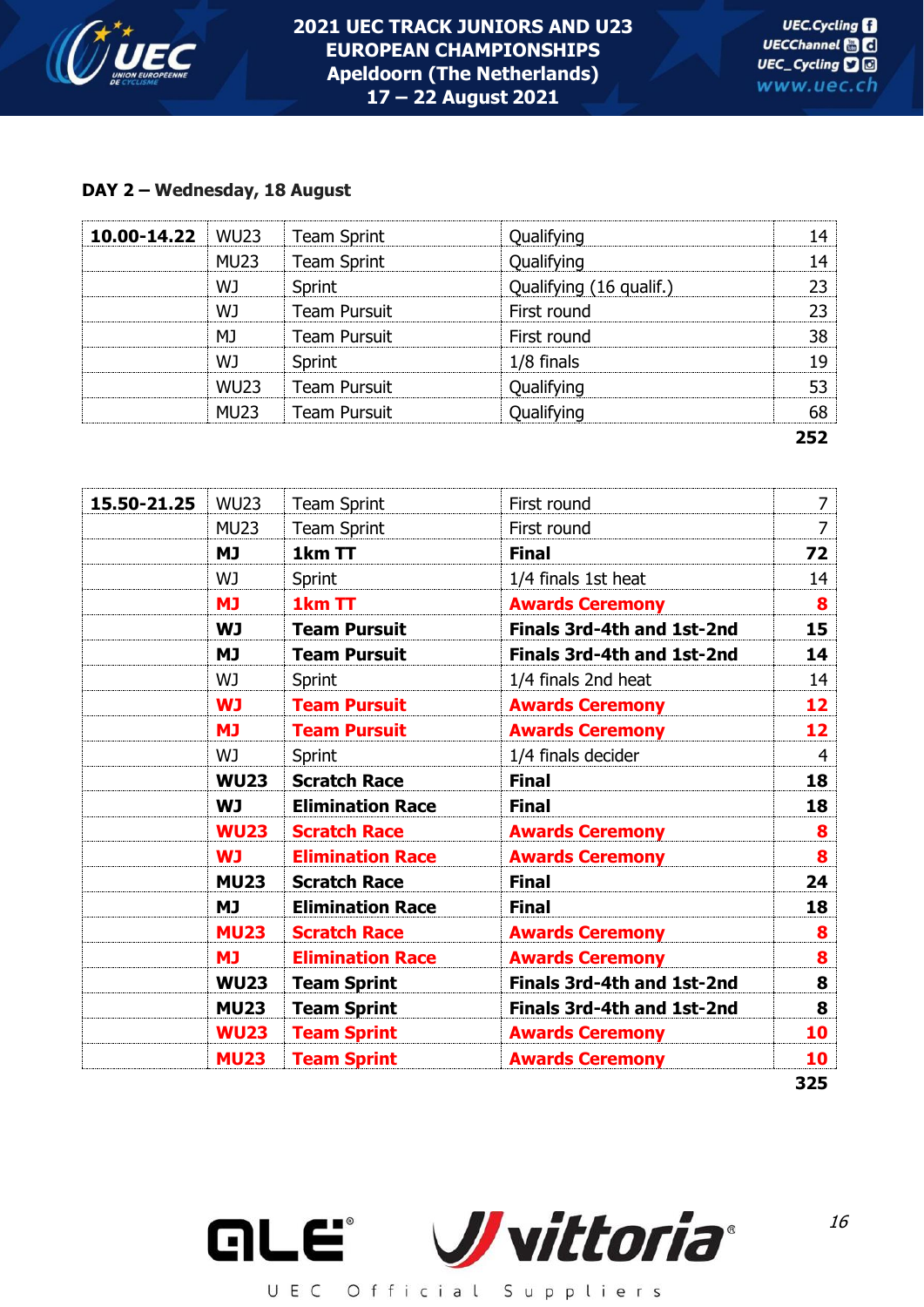

## **DAY 3 – Thursday, 19 August**

| 10.00-14.25 | M1          | Sprint                    | Qualifying (16 qualif.) | 30  |
|-------------|-------------|---------------------------|-------------------------|-----|
|             | <b>WU23</b> | Sprint                    | Qualifying (16 qualif.) | 26  |
|             | МJ          | <b>Individual Pursuit</b> | Qualifying              | 77  |
|             | WJ          | <b>Individual Pursuit</b> | Qualifying              | 40  |
|             | <b>WU23</b> | <b>Team Pursuit</b>       | First round             | 28  |
|             | <b>MU23</b> | <b>Team Pursuit</b>       | First round             | 26  |
|             | <b>WU23</b> | Sprint                    | 1/8 finals              | 19  |
|             | MJ          | Sprint                    | $1/8$ finals            | 19  |
|             |             |                           |                         | 265 |

| 14:45-15:15 | <i>WL123</i> | M |  |
|-------------|--------------|---|--|
| 15:15-15:45 | MI 123       | M |  |

| 16.30-21.02 | WJ          | Sprint                    | Semi-final 1st heat               | $\overline{7}$   |
|-------------|-------------|---------------------------|-----------------------------------|------------------|
|             | <b>WU23</b> | Sprint                    | 1/4 finals 1st heat               | 14               |
|             | MJ          | Sprint                    | 1/4 finals 1st heat               | 14               |
|             | WJ          | Sprint                    | Semi-final 2nd heat               | $\overline{7}$   |
|             | <b>WU23</b> | Sprint                    | 1/4 finals 2nd heat               | 14               |
|             | MJ          | Sprint                    | 1/4 finals 2nd heat               | 14               |
|             | WJ          | Sprint                    | Semi-final decider                | 4                |
|             | <b>WU23</b> | <b>Sprint</b>             | 1/4 finals decider                | 4                |
|             | MJ          | Sprint                    | 1/4 finals decider                | 4                |
|             | <b>MU23</b> | 1km TT                    | <b>Final</b>                      | 57               |
|             | <b>WJ</b>   | <b>Individual Pursuit</b> | <b>Finals 3rd-4th and 1st-2nd</b> | 10               |
|             | <b>MJ</b>   | <b>Individual Pursuit</b> | Finals 3rd-4th and 1st-2nd        | 11               |
|             | <b>MU23</b> | 1Km TT                    | <b>Awards Ceremony</b>            | 8                |
|             | <b>WJ</b>   | <b>Individual Pursuit</b> | <b>Awards Ceremony</b>            | 8                |
|             | <b>MJ</b>   | <b>Individual Pursuit</b> | <b>Awards Ceremony</b>            | 8                |
|             | <b>WJ</b>   | <b>Sprint</b>             | <b>Finals 1st heat</b>            | $\overline{z}$   |
|             | <b>WU23</b> | <b>Team Pursuit</b>       | <b>Finals 3rd-4th and 1st-2nd</b> | 14               |
|             | <b>MU23</b> | <b>Team Pursuit</b>       | Finals 3rd-4th and 1st-2nd        | 14               |
|             | <b>WJ</b>   | <b>Sprint</b>             | <b>Finals 2nd heat</b>            | 7                |
|             | <b>WU23</b> | <b>Team Pursuit</b>       | <b>Awards Ceremony</b>            | 12               |
|             | <b>MU23</b> | <b>Team Pursuit</b>       | <b>Awards Ceremony</b>            | 12               |
|             | <b>WJ</b>   | <b>Sprint</b>             | <b>Finals decider</b>             | 4                |
|             | <b>WJ</b>   | <b>Sprint</b>             | <b>Awards Ceremony</b>            | $\boldsymbol{8}$ |

**<sup>262</sup>**

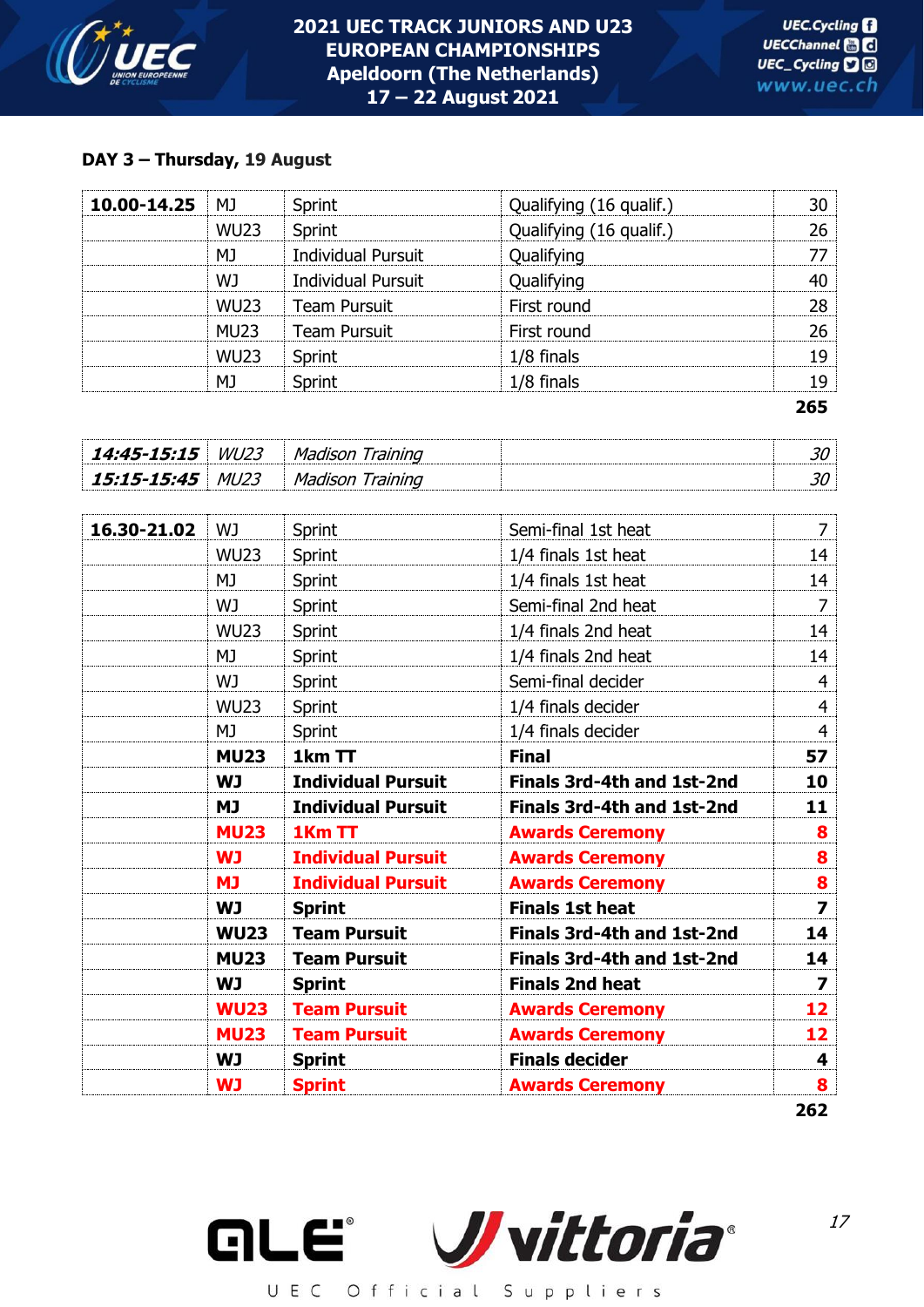

## **DAY 4 – Friday, 20 August**

| 11.00-13.27 | <b>MU23</b>      | Sprint           | Qualifying (16 qualif.) | 36  |
|-------------|------------------|------------------|-------------------------|-----|
|             | WJ               | Omnium - race I  | Scratch Race 5km        | 10  |
|             | MJ               | Omnium - race I  | Scratch Race 7.5km      | 15  |
|             | <b>MU23</b>      | Sprint           | $1/8$ finals            | 19  |
|             | WJ               | Omnium - race II | Tempo Race 5km          | 10  |
|             | <b>MU23</b>      | Sprint           | 1/4 finals 1st heat     | 14  |
|             | MJ               | Omnium - race II | Tempo Race 7,5km        | 15  |
|             | <b>MU23</b>      | Sprint           | 1/4 finals 2nd heat     | 14  |
|             | Pause            |                  |                         | 10  |
|             | MU <sub>23</sub> | Sprint           | 1/4 finals decider      | 4   |
|             |                  |                  |                         | 147 |

| 15.00-20.46 | WJ          | Omnium-race III        | <b>Elimination Race</b> | 18                      |
|-------------|-------------|------------------------|-------------------------|-------------------------|
|             | MJ          | sprint                 | Semi-final 1st heat     | 7                       |
|             | <b>WU23</b> | Sprint                 | Semi-final 1st heat     | 7                       |
|             | MJ          | Omnium-race III        | <b>Elimination Race</b> | 18                      |
|             | <b>WJ</b>   | <b>500m Time Trial</b> | <b>Final</b>            | 35                      |
|             | MJ          | sprint                 | Semi-final 2nd heat     | $\overline{7}$          |
|             | <b>WU23</b> | sprint                 | Semi-final 2nd heat     | $\overline{7}$          |
|             | <b>WJ</b>   | <b>500m Time Trial</b> | <b>Awards Ceremony</b>  | 8                       |
|             | MJ          | Sprint                 | Semi-final decider      | $\overline{4}$          |
|             | <b>WU23</b> | Sprint                 | Semi-final decider      | $\overline{4}$          |
|             | <b>WU23</b> | <b>Points Race</b>     | <b>Final 25km</b>       | 40                      |
|             | <b>MJ</b>   | sprint                 | <b>Finals 1st heat</b>  | $\overline{\mathbf{z}}$ |
|             | <b>WU23</b> | sprint                 | <b>Finals 1st heat</b>  | $\overline{\mathbf{z}}$ |
|             | <b>MU23</b> | <b>Points Race</b>     | <b>Final 40km</b>       | 52                      |
|             | <b>MJ</b>   | sprint                 | <b>Finals 2nd heat</b>  | $\overline{\mathbf{z}}$ |
|             | <b>WU23</b> | sprint                 | <b>Finals 2nd heat</b>  | $\overline{\mathbf{z}}$ |
|             | <b>WU23</b> | <b>Points Race</b>     | <b>Awards Ceremony</b>  | 8                       |
|             | <b>MU23</b> | <b>Points Race</b>     | <b>Awards Ceremony</b>  | 8                       |
|             | <b>MJ</b>   | <b>Sprint</b>          | <b>Finals decider</b>   | 4                       |
|             | <b>WU23</b> | <b>Sprint</b>          | <b>Finals decider</b>   | $\overline{4}$          |
|             | <b>MJ</b>   | <b>Sprint</b>          | <b>Awards Ceremony</b>  | 8                       |
|             | <b>WU23</b> | <b>Sprint</b>          | <b>Awards Ceremony</b>  | 8                       |
|             | <b>WJ</b>   | <b>Omnium-race IV</b>  | <b>Points Race 15km</b> | 25                      |
|             | <b>MJ</b>   | <b>Omnium-race IV</b>  | <b>Points Race 20km</b> | 30                      |
|             | <b>WJ</b>   | <b>Omnium</b>          | <b>Awards Ceremony</b>  | 8                       |
|             | <b>MJ</b>   | <b>Omnium</b>          | <b>Awards Ceremony</b>  | 8                       |
|             |             |                        |                         | 346                     |

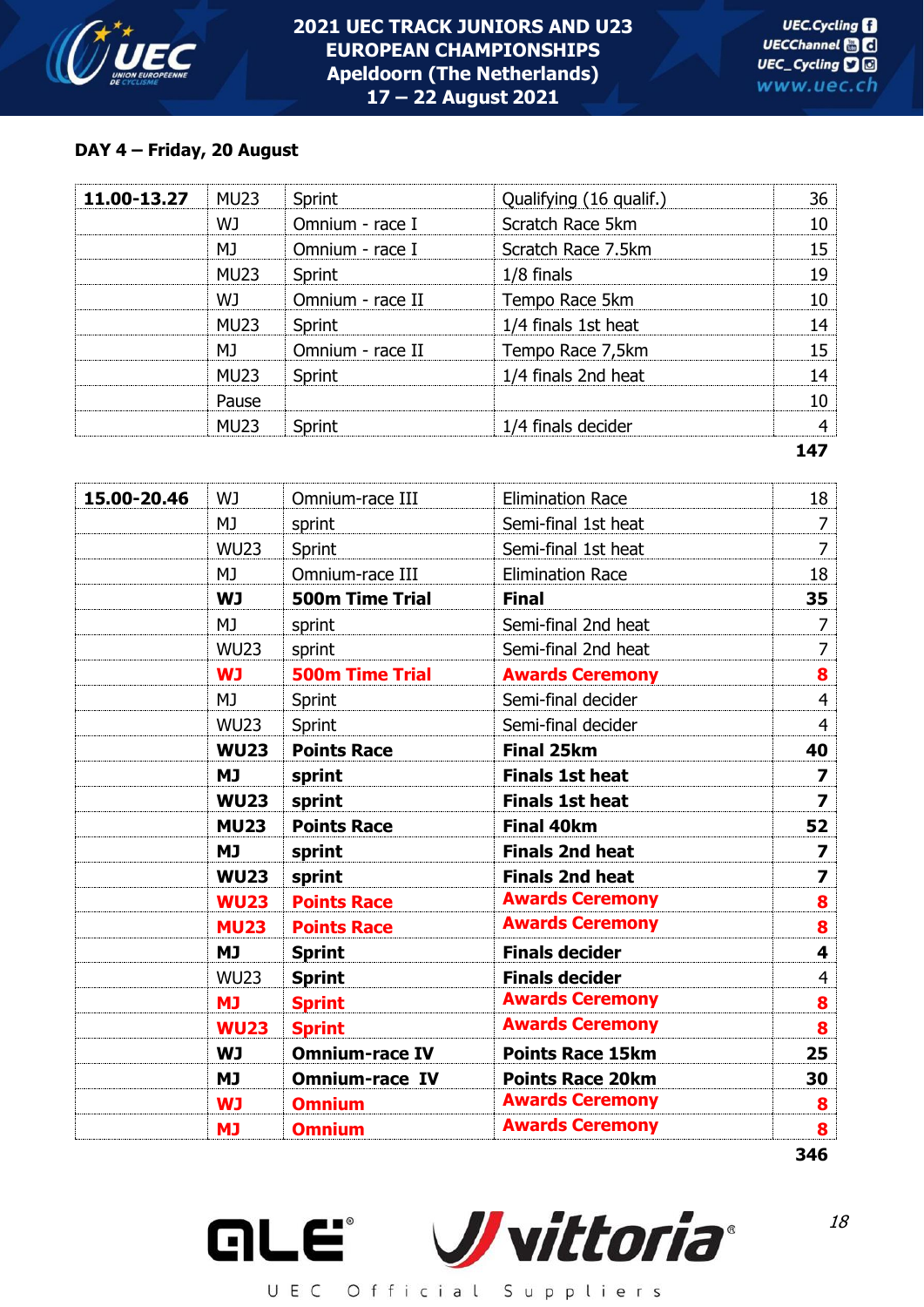

## **DAY 5 – Saturday, 21 August**

|             | <b>WU23</b> | <b>500m TT</b>   | <b>Awards Ceremony</b> | 8  |
|-------------|-------------|------------------|------------------------|----|
|             | <b>WU23</b> | 500m TT          | <b>Final</b>           | 30 |
|             | MJ          | Keirin           | 1st round repechages   | 18 |
|             | WJ          | Keirin           | 1st round repechages   | 14 |
|             | <b>MU23</b> | Omnium - Race II | Tempo Race 10km        | 15 |
|             | <b>WU23</b> | Omnium - Race II | Tempo Race 7,5km       | 15 |
|             | MJ          | <b>Keirin</b>    | 1st round              | 18 |
|             | WJ.         | <b>Keirin</b>    | 1st round              | 14 |
|             | <b>MU23</b> | Omnium - Race I  | Scratch Race 10km      | 15 |
| 11.00-13.42 | <b>WU23</b> | Omnium - Race I  | Scratch Race 7,5km     | 15 |

| <i><b>14:00-14:30</b></i> | WJ | м- | یں |
|---------------------------|----|----|----|
| <i><b>14:30-15:00</b></i> | MJ | M  | ◡  |

| 16.00-20.54 | <b>WU23</b> | Omnium - Race III     | <b>Elimination Race</b>    | 18             |
|-------------|-------------|-----------------------|----------------------------|----------------|
|             | <b>MU23</b> | Sprint                | Semi-final 1st heat        | $\overline{7}$ |
|             | <b>MU23</b> | Omnium - Race III     | <b>Elimination Race</b>    | 18             |
|             | <b>MU23</b> | Sprint                | Semi-final 2nd heat        | $\overline{7}$ |
|             | WJ          | <b>Keirin</b>         | Semi-finals                | 9              |
|             | MJ          | Keirin                | Semi-finals                | 9              |
|             | <b>MU23</b> | Sprint                | Semi-final decider         | $\overline{4}$ |
|             | <b>WJ</b>   | <b>Points Race</b>    | <b>Final 20km</b>          | 30             |
|             | <b>MU23</b> | <b>Sprint</b>         | <b>Finals 1st heat</b>     | 7              |
|             | <b>MJ</b>   | <b>Points Race</b>    | <b>Final 25km</b>          | 35             |
|             | <b>MU23</b> | <b>Sprint</b>         | <b>Finals 2nd heat</b>     | 7              |
|             | <b>WJ</b>   | <b>Points Race</b>    | <b>Awards Ceremony</b>     | 8              |
|             | <b>MJ</b>   | <b>Points Race</b>    | <b>Awards Ceremony</b>     | 8              |
|             | <b>MU23</b> | <b>Sprint</b>         | <b>Finals Decider</b>      | 4              |
|             | <b>WJ</b>   | <b>Keirin</b>         | <b>Finals 7-12 and 1-6</b> | 9              |
|             | <b>MJ</b>   | <b>Keirin</b>         | <b>Finals 7-12 and 1-6</b> | 9              |
|             | <b>MU23</b> | <b>Sprint</b>         | <b>Awards Ceremony</b>     | 8              |
|             | <b>WJ</b>   | <b>Keirin</b>         | <b>Awards Ceremony</b>     | 8              |
|             | <b>MJ</b>   | <b>Keirin</b>         | <b>Awards Ceremony</b>     | 8              |
|             | <b>WU23</b> | <b>Omnium Race IV</b> | <b>Points Race 20km</b>    | 30             |
|             | <b>MU23</b> | <b>Omnium Race IV</b> | <b>Points Race 25km</b>    | 35             |
|             | <b>WU23</b> | <b>Omnium</b>         | <b>Awards Ceremony</b>     | 8              |
|             | <b>MU23</b> | <b>Omnium</b>         | <b>Awards Ceremony</b>     | 8              |
|             |             |                       |                            | 294            |

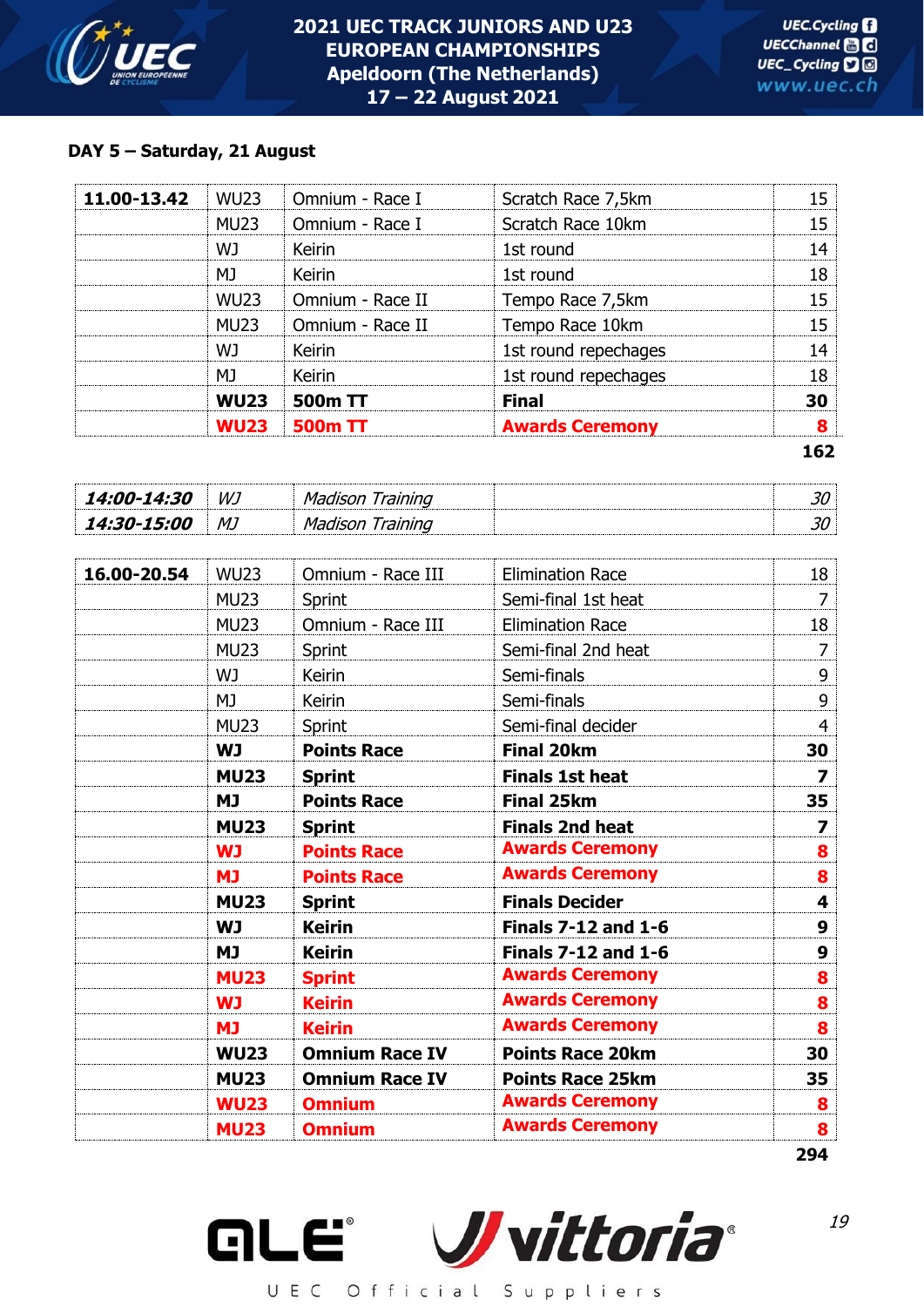

#### **DAY 6 – Sunday, 22 August**

|             |             |                |                        | 125 |
|-------------|-------------|----------------|------------------------|-----|
|             | <b>WJ</b>   | <b>Madison</b> | <b>Awards Ceremony</b> | 8   |
|             | <b>MU23</b> | Keirin         | 1st round repechages   |     |
|             | <b>WU23</b> | Keirin         | 1st round repechages   | 14  |
|             | <b>WJ</b>   | <b>Madison</b> | <b>Final 20km</b>      | 35  |
|             | <b>MU23</b> | Keirin         | 1st round              | 27  |
| 10.00-12.05 | <b>WU23</b> | Keirin         | 1st round              | 14  |

| 13.30-16.56 | <b>WU23</b> | <b>Keirin</b>  | Semi-finals                | 9   |
|-------------|-------------|----------------|----------------------------|-----|
|             | <b>MU23</b> | <b>Keirin</b>  | Semi-finals                | 9   |
|             | <b>MJ</b>   | <b>Madison</b> | <b>Final 30km</b>          | 40  |
|             | <b>WU23</b> | <b>Keirin</b>  | <b>Finals 7-12 and 1-6</b> | 9   |
|             | <b>MU23</b> | <b>Keirin</b>  | <b>Finals 7-12 and 1-6</b> | 9   |
|             | <b>MJ</b>   | <b>Madison</b> | <b>Awards Ceremony</b>     | 8   |
|             | <b>WU23</b> | <b>Keirin</b>  | <b>Awards Ceremony</b>     | 8   |
|             | <b>MU23</b> | <b>Keirin</b>  | <b>Awards Ceremony</b>     | 8   |
|             | <b>WU23</b> | <b>Madison</b> | <b>Final 25km</b>          | 40  |
|             | <b>MU23</b> | <b>Madison</b> | <b>Final 40km</b>          | 50  |
|             | <b>WU23</b> | <b>Madison</b> | <b>Awards Ceremony</b>     | 8   |
|             | <b>MU23</b> | <b>Madison</b> | <b>Awards Ceremony</b>     | 8   |
|             |             |                |                            | 206 |

**\*\* warm up time between the 2 sessions will be confirmed after the team managers' meeting \*\* période d'échauffement entre les 2 sessions sera confirmé lors de la réunion technique**

NOTE: The competition program may be modified and will be daily announced on the noticeboards.

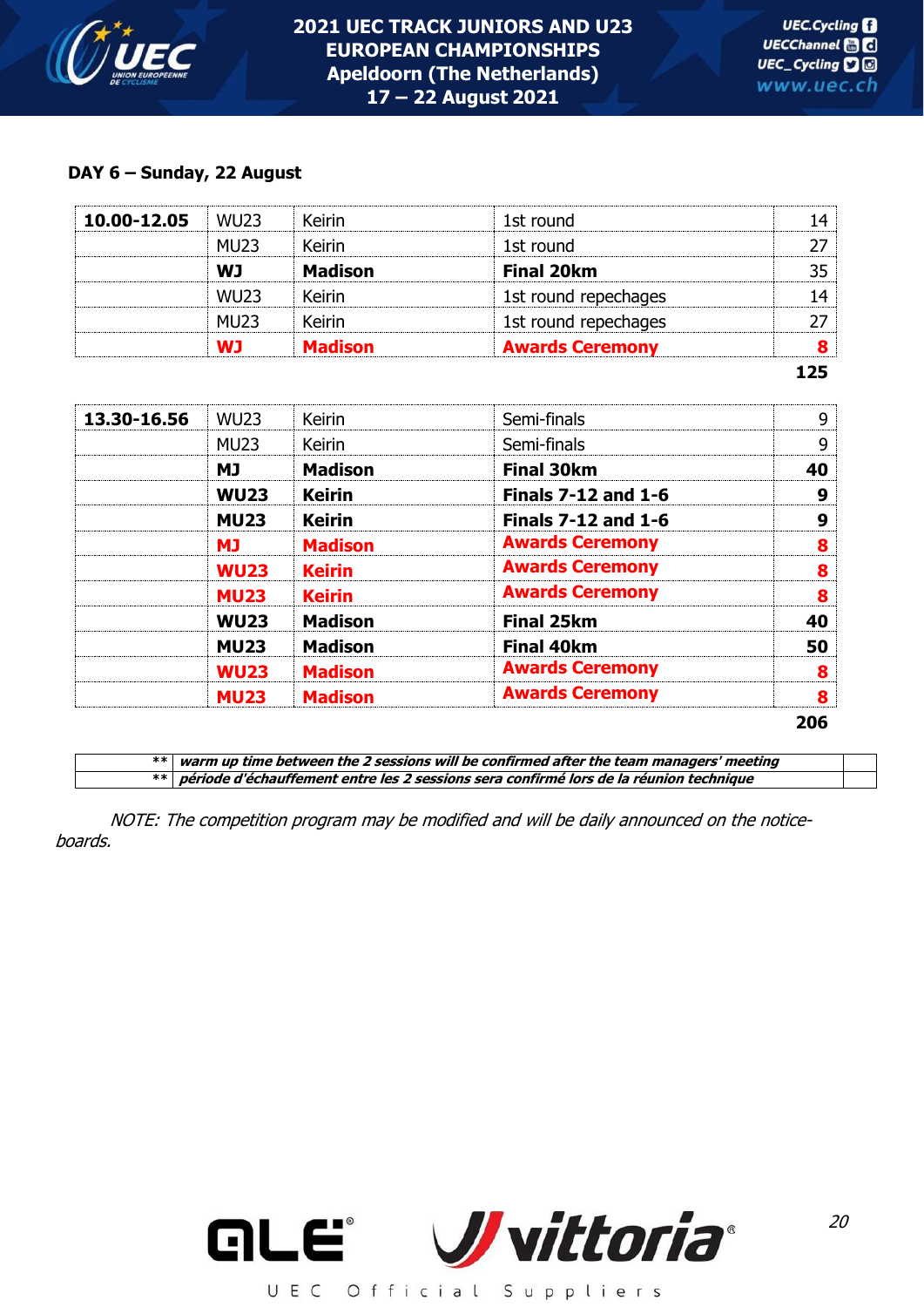

## **8. EVENT SPECIFIC REGULATIONS**

## **ARTICLE 1. GENERAL RULES**

1.1 The Union Européenne de Cyclisme in cooperation with Stichting Cycling Events Omnisport will organize the 2021 Track Juniors and U23 European Championships for the following disciplines.

| Men | <b>Under 23</b>         | <b>Junior</b>           |  |
|-----|-------------------------|-------------------------|--|
|     | Sprint                  | Sprint                  |  |
|     | <b>Team Sprint</b>      | <b>Team Sprint</b>      |  |
|     | $1$ Km $TT$             | $1$ Km $TT$             |  |
|     | Keirin                  | Keirin                  |  |
|     | Individual Pursuit 4 km | Individual Pursuit 3 km |  |
|     | Team Pursuit 4 km       | Team Pursuit 4 km       |  |
|     | Points race 40 km       | Points race 25 km       |  |
|     | Scratch race 15 km      | Scratch race 10 km      |  |
|     | Madison 40 km           | Madison 30 km           |  |
|     | Elimination race        | Elimination race        |  |
|     | Omnium                  | Omnium                  |  |

| <b>Women</b> | <b>Under 23</b>         | <b>Junior</b>           |
|--------------|-------------------------|-------------------------|
|              | Sprint                  | Sprint                  |
|              | <b>Team Sprint</b>      | <b>Team Sprint</b>      |
|              | 500 $m$ . TT            | 500 m. $TT$             |
|              | Keirin                  | Keirin                  |
|              | Individual Pursuit 3 km | Individual Pursuit 2 km |
|              | Team Pursuit 4 km       | Team Pursuit 4 km       |
|              | Points race 25 km       | Points race 20 km       |
|              | Scratch race 10 km      | Scratch race 7,5 km     |
|              | Madison 25 km           | Madison 20 km           |
|              | Elimination race        | Elimination race        |
|              | Omnium                  | Omnium                  |

These Championships may be contested by riders entered by their National Federation as a National Team.

**1.2** Entries must be submitted by National Federations starting from **Monday 12th July until Sunday 8<sup>th</sup>, August 2021, 23:59 CET** (riders, staff and NF Official Delegates) in <http://uec.ch/en/registrations>

Entrants for European Championships shall hold licenses issued by a Federation affiliated to the UEC and have the nationality of the Federation doing the entry.

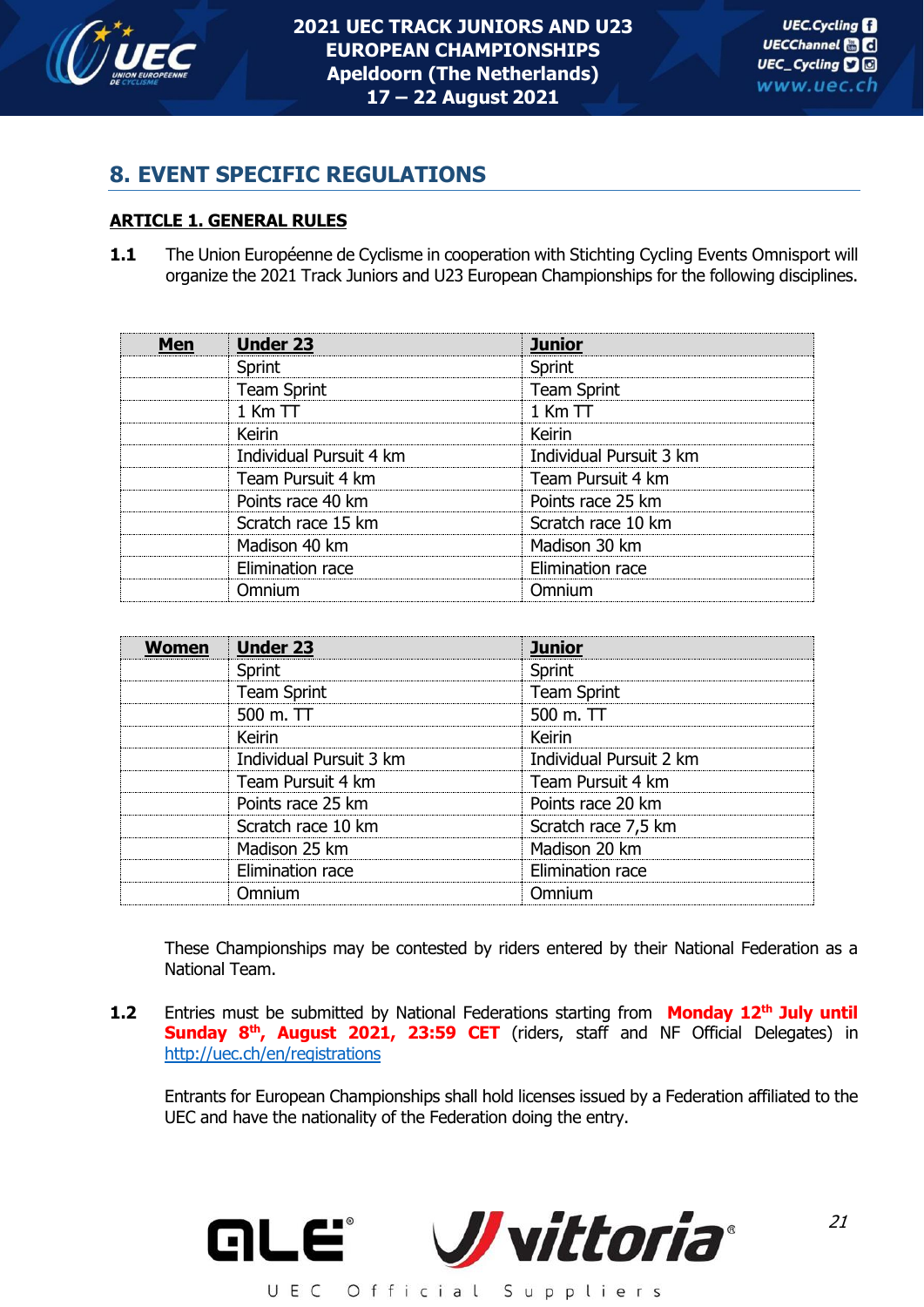

|                    |                         | Men U23 / Juniors |         | <b>Women U23 / Juniors</b> |
|--------------------|-------------------------|-------------------|---------|----------------------------|
| <b>Events</b>      | entered                 | start             | entered | start                      |
| Sprint             | З                       | 2                 |         | 2                          |
| Keirin             | 3                       | 2                 | 3       | $\overline{2}$             |
| <b>Team Sprint</b> | 4                       | $3*$              | 4       | $3*$                       |
| $1$ km $TT$        | 3                       | $\mathbf{2}$      |         |                            |
| 500 m. TT          |                         |                   | 3       | $\overline{2}$             |
| Individual pursuit | 3                       | $\mathbf{2}$      | 3       | $\overline{2}$             |
| Team pursuit       | 5                       | $4*$              | 5       | $4*$                       |
| Points race        | $\overline{\mathbf{2}}$ |                   | 2       | 1                          |
| Scratch race       | 2                       |                   | 2       |                            |
| Omnium             | 2                       |                   | 2       |                            |
| Madison            | 3                       | $2*$              | 3       | $2*$                       |
| Elimination race   | 7                       |                   | 2       |                            |

**1.3** National Federations may nominate the following riders / teams to the events:

 **\* = 1 team** 

**Where the number of entries for an event exceeds the track limit, qualification heats will be added to the competition schedule.**

**1.4** In order for an event to be considered as a European Championship **at least 7 riders must be registered** in the individual events and **5 nations** in the team events as following:

| Under 23 individual events | less than $7$ riders = no championship                              |
|----------------------------|---------------------------------------------------------------------|
| Under 23 team events       | $less than 5 teams = no championship$                               |
| Juniors individual events  | $less than 7$ riders = no championship                              |
|                            | but those riders may take part to the U23 category event (art. 1.7) |
| Juniors Team events        | $less than 5 teams = no championship$                               |
|                            | but those teams may take part to the U23 category event (art. 1.7)  |

## **In such cases, the UEC Track Commission will inform all nations accordingly on Tuesday, 10 August 2021.**

- **1.5** The riders to contest each Championship shall be confirmed by an official of their Federation, to the Commissaires, during the confirmation procedure, before the start of the Team Managers meeting.
- **1.6** Riders ages shall be calculated as defined by the UCI rules. Generally, the age of a rider shall be determined by the difference between the year of the event and the year of birth of the rider.

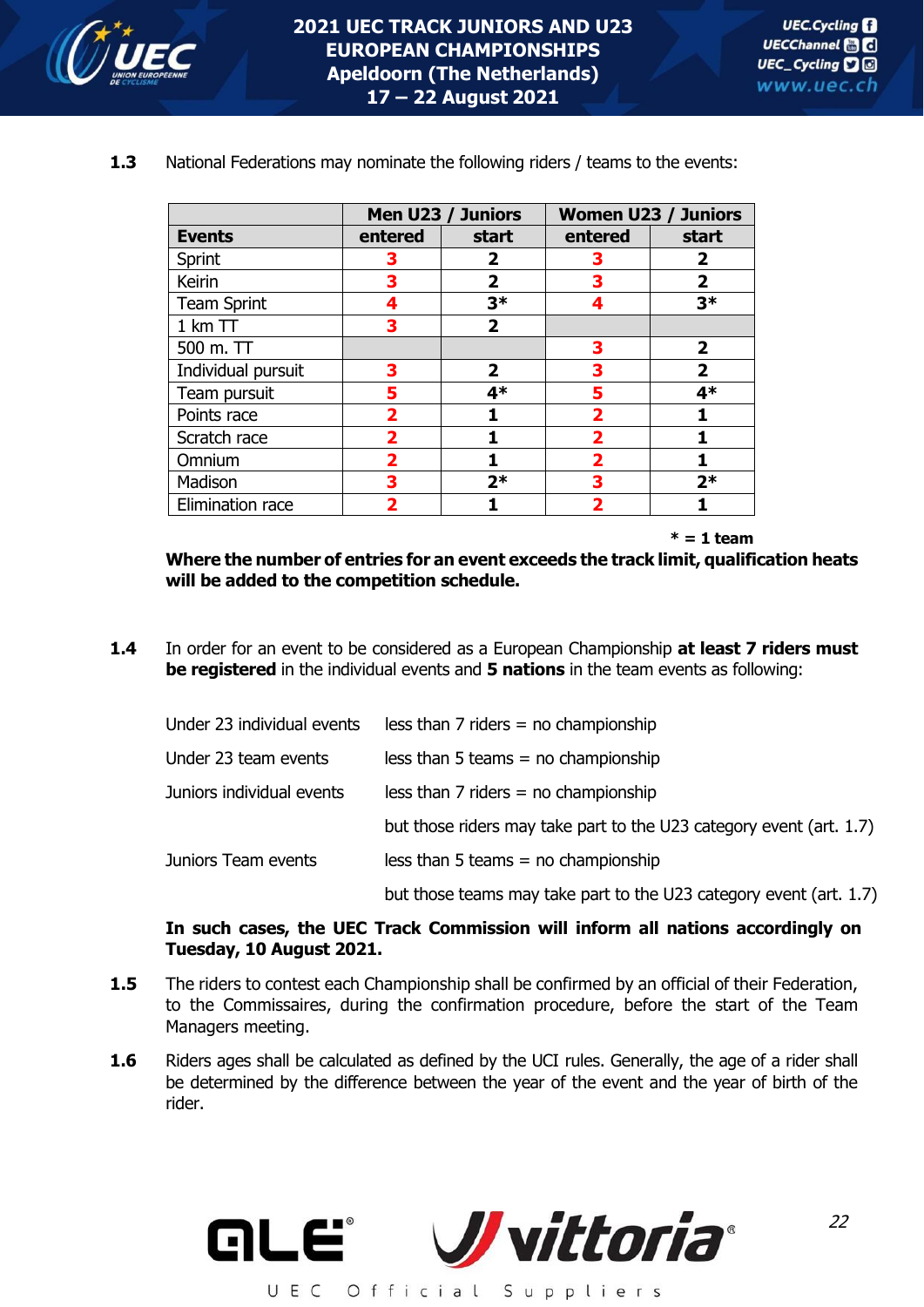

Nevertheless, taking into account the UCI rules, articles 1.1.034, 3.2.001, 3.4.004, 9.2.024, 11.1.003 and in accordance with the UCI, the participation at the U23 competitions shall be open to riders of 18 and over.

## **Only 2nd year juniors are allowed to participate in individual events of the U23 category.**

**Therefore, a Junior rider who decides to compete in an individual event of the U23 category have to announce his/her choice at the license check control and this choice will be for all events of the European Championships.** 

## **This rider won't be allowed to compete in Junior Individual and Team events.**

#### **TEAM EVENTS**

Riders in the Junior category may also contest Under 23 Championships provided that:

- $\checkmark$  Men Under 23 Team Pursuit: maximum 2 junior riders per team
- $\checkmark$  Men Under 23 Team Sprint: maximum 1 junior rider per team
- $\checkmark$  Women Under 23 Team Pursuit: maximum 2 junior rider per team
- $\checkmark$  Women Under 23 Team Sprint: maximum 1 junior rider per team
- $\checkmark$  Women Under 23 Madison: maximum 1 junior rider per team

#### **Nevertheless, in team events, a Junior rider can only compete in one category.**

Riders who are Under 23 but registered as a member of a road trade team (WorldTeams, Women's WorldTeam, ProTeams, Continental Teams, Women's Continental Teams) may contest the Under 23 championships.

## **1.7 Body numbers – Clothes**

The riders are obliged to use the body-numbers which will be supplied by the organization. Changes to these and clothes are not allowed. Riders must compete in their national jersey.

#### **Riders shall wear one (1) body number in the following events:**

**Kilo and 500 m. TT, Individual Pursuit, Team Pursuit (each rider one number), Team Sprint (each rider one number).**

## **Riders shall wear two (2) body numbers in all other races, Omnium included.**

The riders competing in Madison will receive dedicated body numbers.

#### **1.8 Publication**

All results, rankings and communiqués will be available in pigeons holes assigned per event.

Results will also be published on the UEC website: [www.uec.ch](http://www.uec.ch/) and on the official live timing website: [www.veloresults.com](http://www.veloresults.com/)

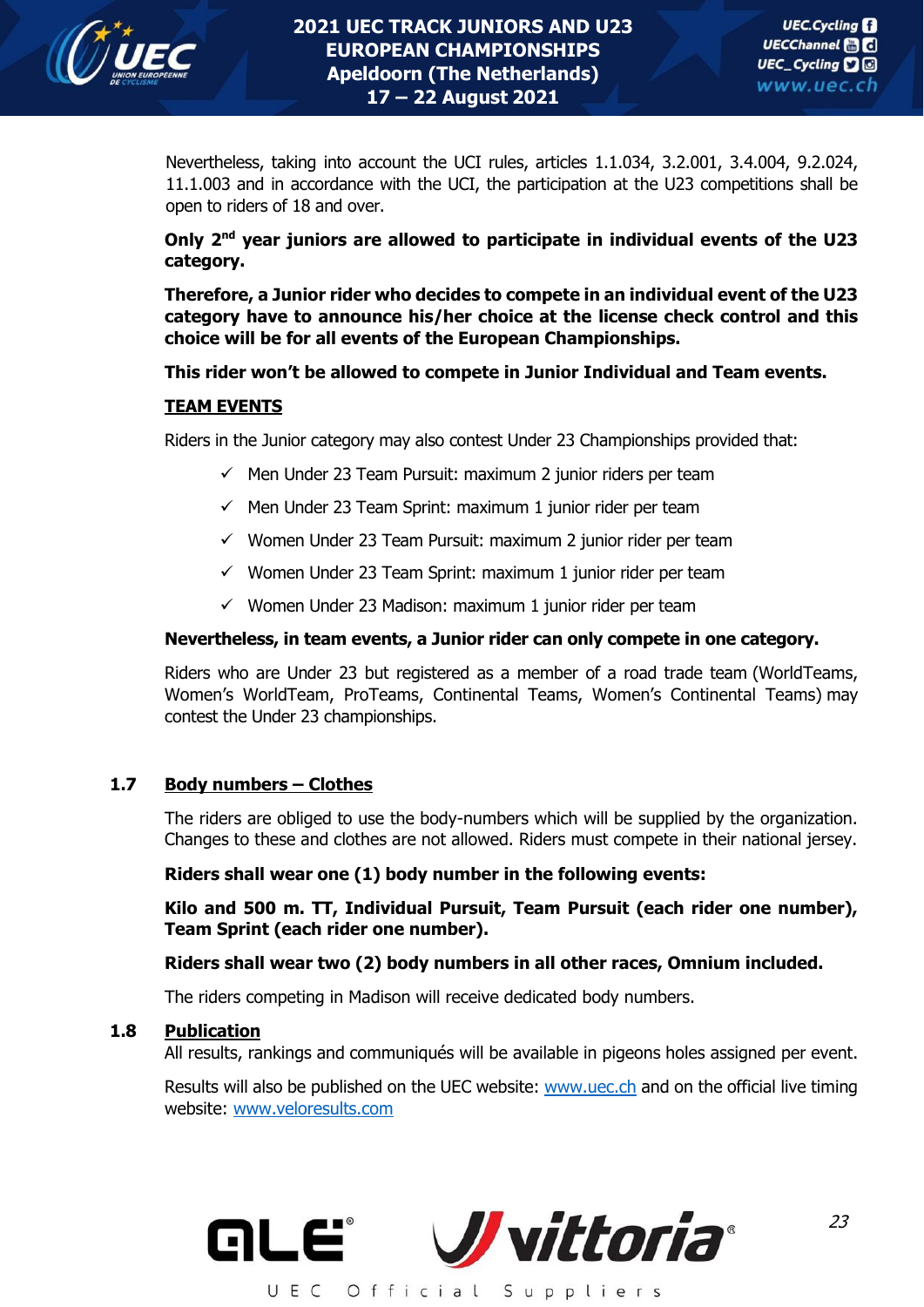

## **1.9 Unforeseen**

In those events in which the regulations not specify, the commissaires panel, in conjunction with the UEC Technical delegate and the organization (where applicable), will decide.

#### **ARTICLE 2. EVENTS REGULATIONS**

#### **2.1. Sprint**

The best 16 riders (to be confirmed in accordance with the number of entries) in the qualifying round shall contest the competition.

#### **2.2. Individual Pursuit**

2.2.1 The Championships shall be conducted as follows: the two fastest riders in the qualifying round will contest the final for first and second place and the next two fastest riders will contest the final for third and fourth place.

The remaining riders will be classified in accordance with the times recorded in the Qualifying Round.

#### **2.3. TT Km and 500 m.**

- 2.3.1. The Championships will be conducted as a straight final. The UEC Track Commission may seed certain riders to start in the latter part of the field based on World Championship or Nations Cup performances in addition to the positions secured in the preceding European Championship.
- 2.3.2. The Championship will be contested with 1 rider alone in each heat.

#### **2.4 Points Races**

2.4.1 The Championships will be conducted in accordance with the UCI Regulations.

Where the number of entries for an event exceeds the track limit, all riders entered shall first participate in qualifying heats according to the UCI Regulations.

#### **2.5 Keirin**

2.5.1 The Championships will be conducted in accordance with the UCI Regulations.

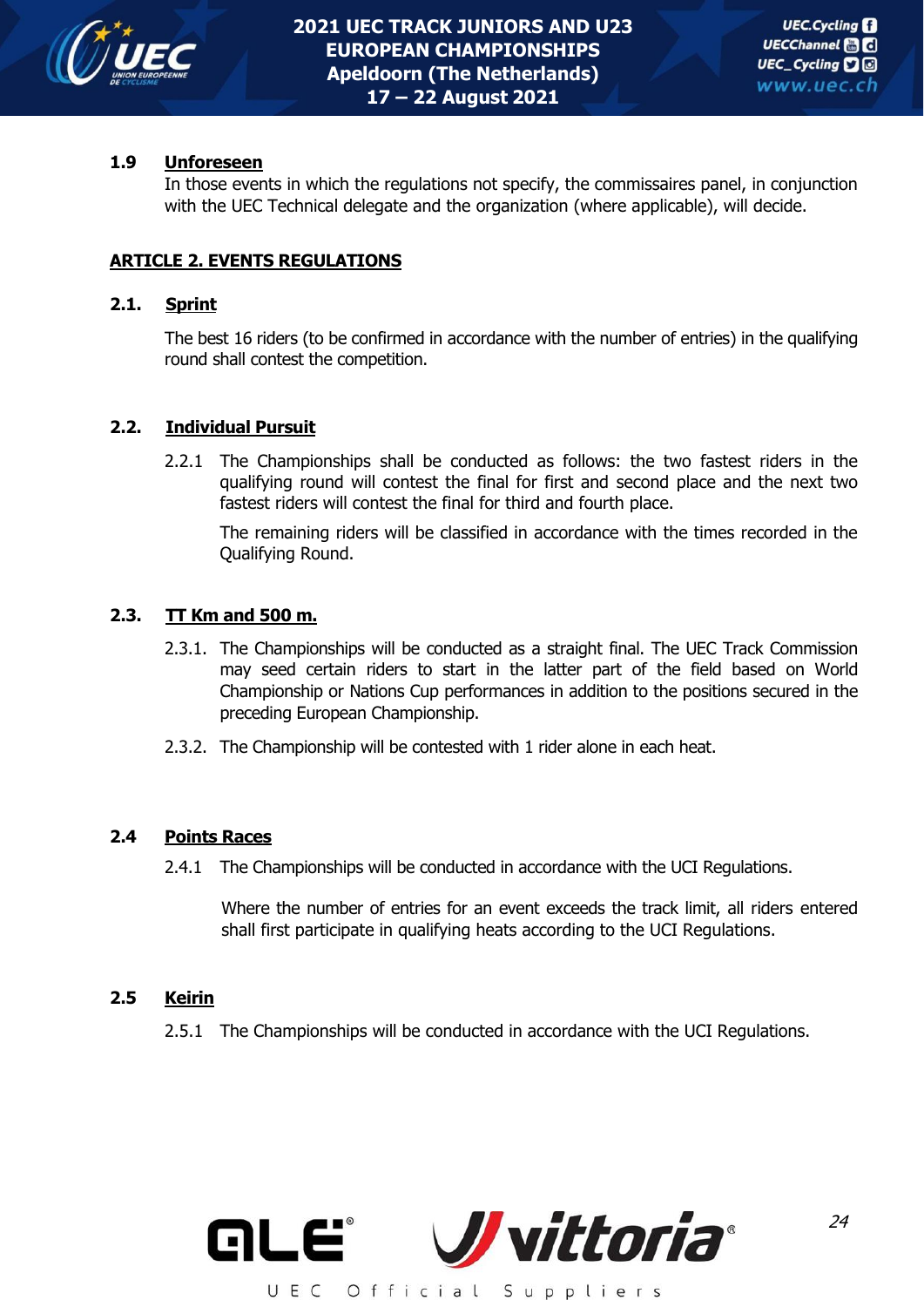

## **2.6 Scratch Race**

2.6.1 The Championships will be conducted in accordance with the UCI Regulations.

Where the number of entries for an event exceeds the track limit, all riders entered shall first participate in qualifying heats according to the UCI Regulations.

#### **2.7 Team Pursuit**

2.7.1 The Championships shall be conducted as follows: the two fastest teams in the qualifying round willcontest the final for first and second place and the next two fastest teams will contest the final for third and fourth place.

The remaining riders will be classified in accordance with the times recorded in the Qualifying Round.

#### **2.8 Team Sprint**

2.8.1 The Championships shall be conducted as follows: the two fastest teams in the qualifying round willcontest the final for first and second place and the next two fastest teams will contest the final for third and fourth place.

The remaining riders will be classified in accordance with the times recorded in the Qualifying Round.

#### **2.9 Omnium**

- 2.9.1 The Championships will be conducted in accordance with the UCI Regulations.
- 2.9.2 Where the number of entries for an event exceeds the track limit, all riders entered shall first participate in qualifying Points Race heats run over the distance and with the number of sprints, as per the regulations for Points Race qualification heats.

The heats shall be run in such a way so as to qualify up to the track maximum number of riders, without necessarily qualifying the maximum number of riders permitted. An equal number of riders shall qualify from each heat to participate in the Omnium.

All riders not qualifying to participate in the Omnium shall be placed jointly in last position. Any riders not finishing any of the qualifying rounds shall not be placed (DNF).

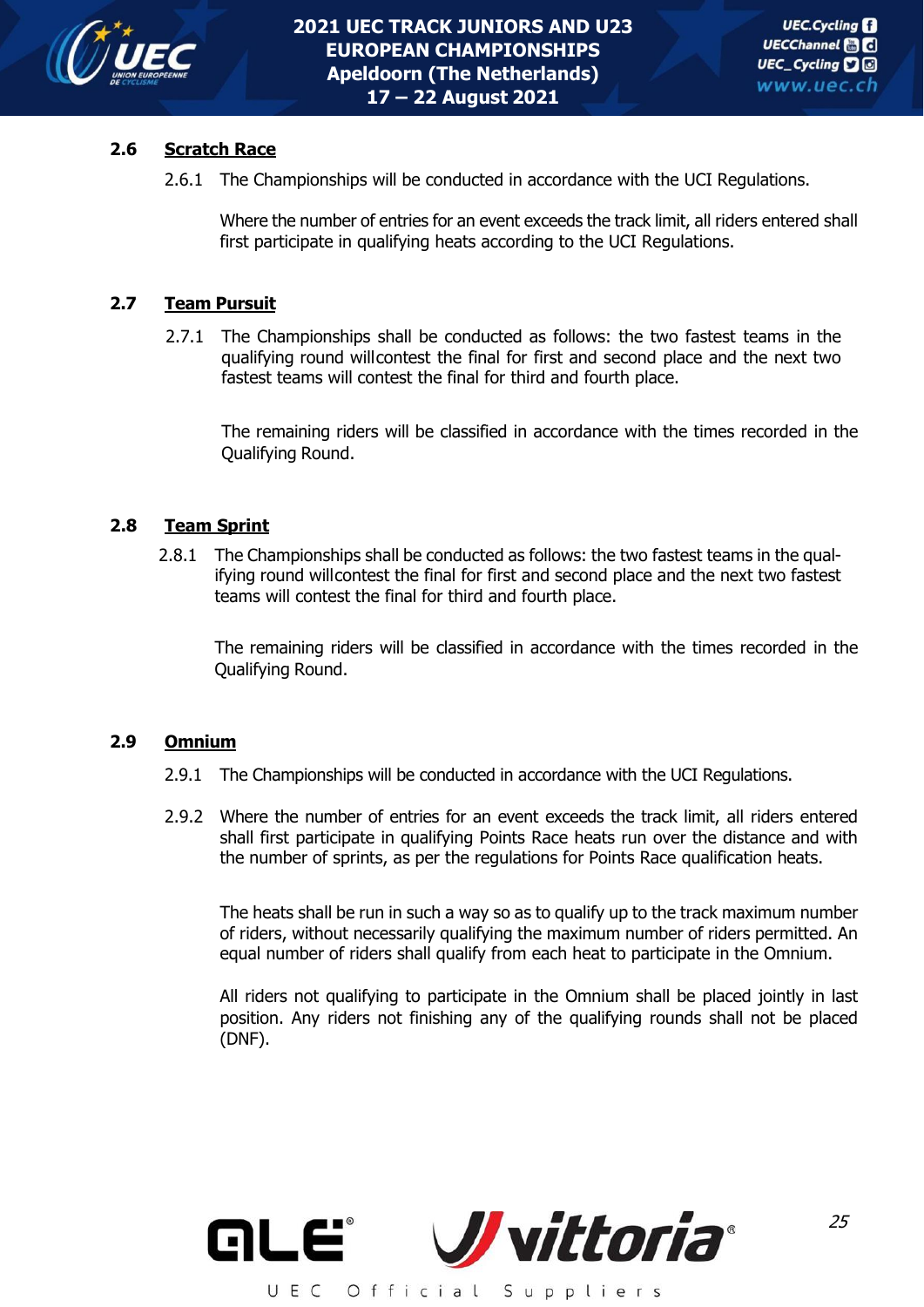

## **2.10 Madison**

2.10.1 One (1) team from each nation may contest each championship.

2.10.2 The distances for each championship are:

| Women Junior | 20 km |
|--------------|-------|
| Men Junior   | 30 km |
| Women U23    | 30 km |
| Men Under 23 | 40 km |

In case of qualifying heats, the distance shall be 50% of the distance of the final.

2.10.3 The UEC Track Commission shall consider the experience of riders in the Junior Championships in deciding the number of riders to contest the final.

## **2.11 Elimination race (as a Championship)**

- 2.11.1 For the start of the race, riders shall line up in single file along the railing and in the sprinters lane.
- 2.11.2 The coaches holding their rider in the sprinters lane are followed to push them during the start but from a standstill position (2 feet on the ground at the same time).
- 2.11.3 Where applicable, the order of the riders shall be determined according to the UCI regulations, in respect to the current UCI Elimination Ranking by Nations.

The order for non-ranked nations, will be done by drawing lots during the Team Managers' meeting as follows:

- $\bullet$  1<sup>st</sup> draw teams present at the Team Managers' meeting
- $\bullet$  2<sup>nd</sup> draw teams not present at the Team Managers' meeting

## **ARTICLE 3. AWARDS**

#### **Jersey and medals**

Every European Championship will be awarded for:

The  $1<sup>st</sup>$  place: Champion(s) jersey and Gold medal

The 2<sup>nd</sup> place: Silver medal

The 3<sup>rd</sup> place: Bronze medal

Winners are obliged to be in time for the awards ceremony.

Riders must present themselves in race clothing, wearing their national jersey and shall not wear a helmet, a cap a headband or glasses until they leave the podium ceremony area.

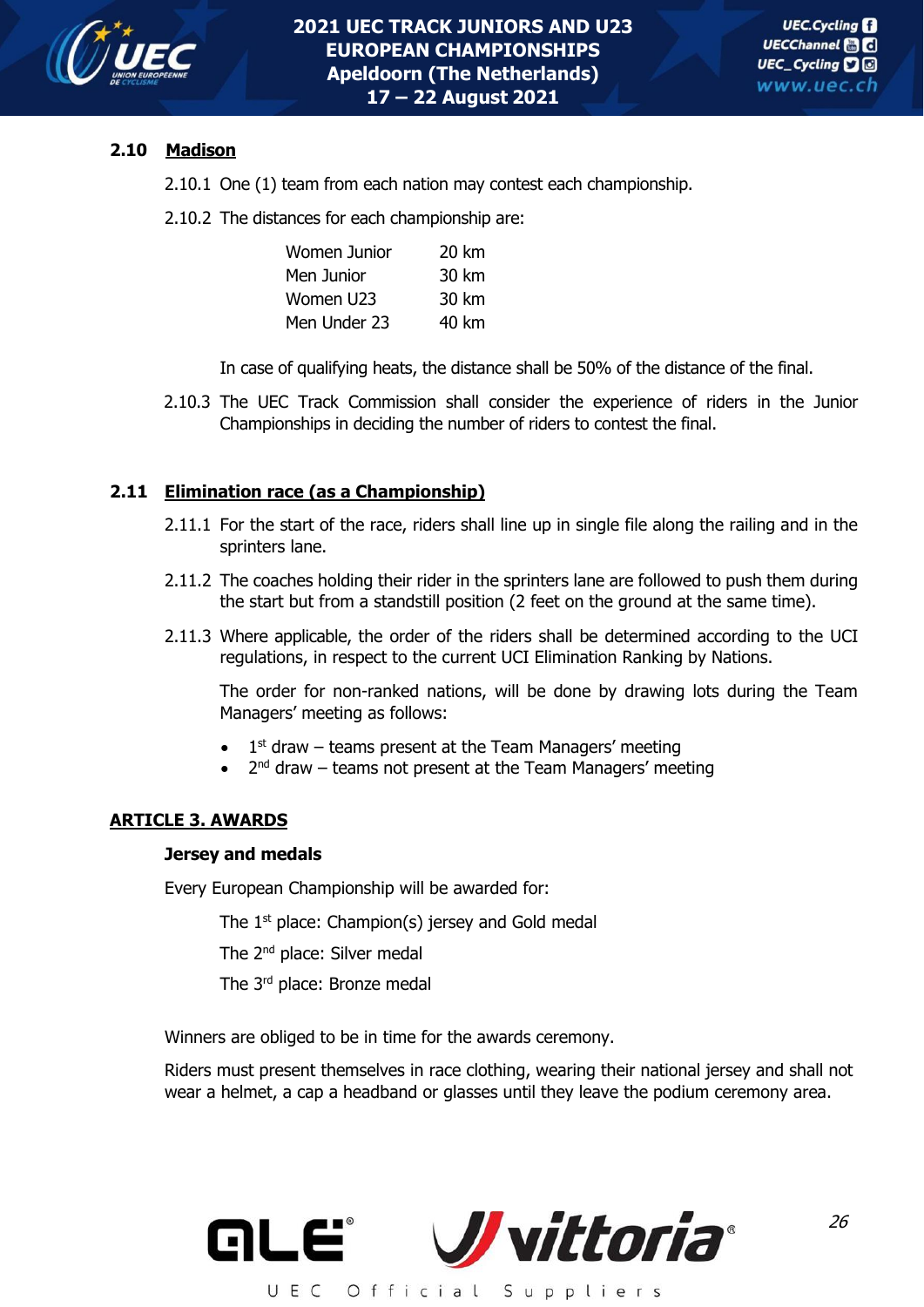

## **ARTICLE 4. ANTIDOPING**

The UCI antidoping regulations are entirely applicable to the event.

The antidoping tests will take place at the Velodrome Antidoping Station located at door 5a, ground floor.

The anti-doping controls will be under the responsibility of the International Testing Agency (ITA).

An official Communiqué will be distributed by the appointed DCO.

## **ARTICLE 5. PENALTIES**

The UCI penalty scale is the only one applicable.

## **ARTICLE 6. RESPONSIBILITIES**

The organizer and UEC will not, under any circumstances, be liable to any accidents or damage that occurs during training and competitions.

The organizers and UEC decline all responsibilities towards the riders and others in case of an accident.

For all cases not covered by these specific regulations, the UCI rules will apply. Any problems will be solved between the organizers, the Commissaires Panel and UEC officials.

**Lausanne (SUI), 02/07/2021**